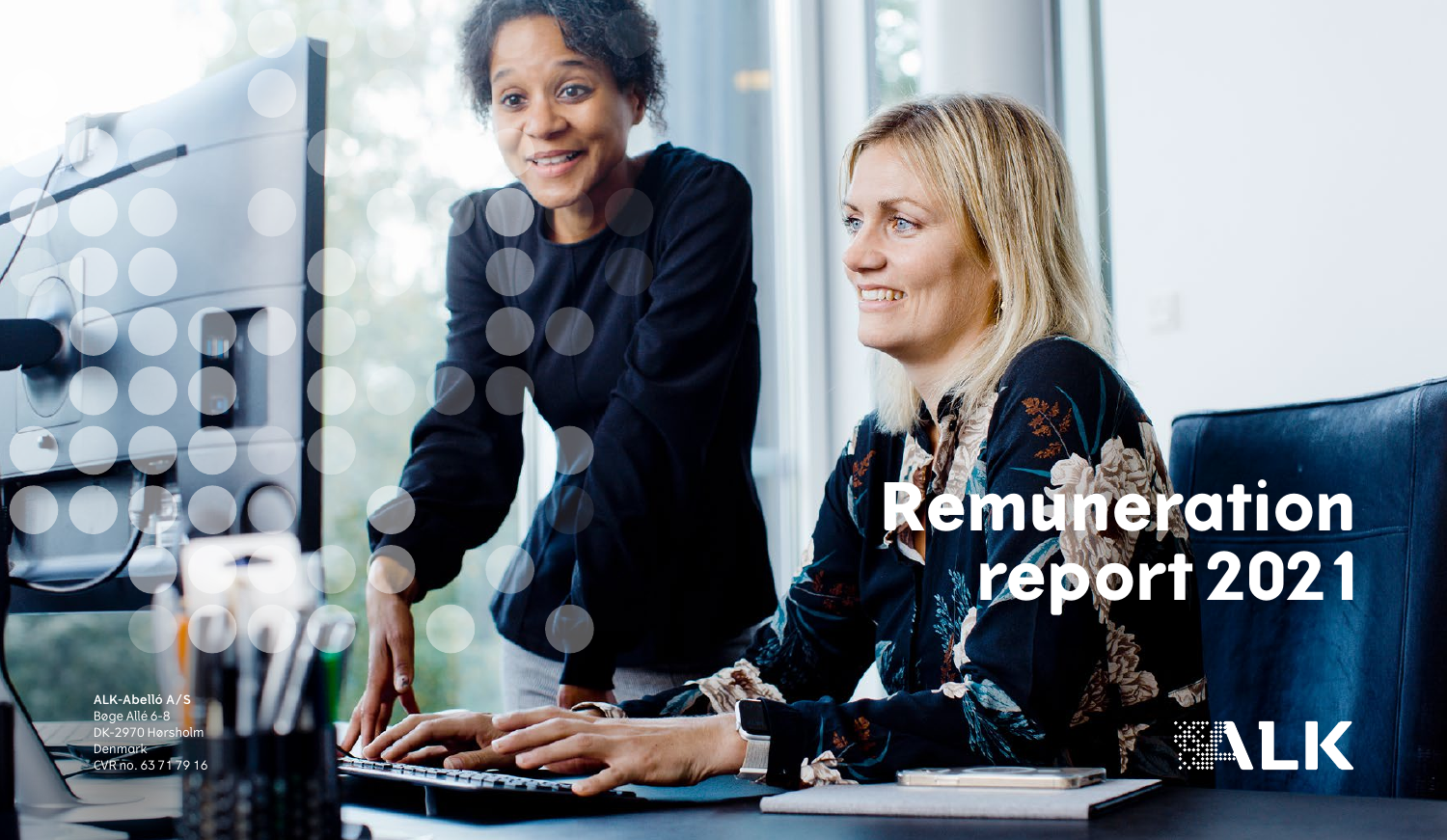# Table of contents

### 3 [Remuneration policy](#page-2-0)

- 3 [Remuneration and Nomination](#page-2-1)  [Committee](#page-2-1)
- 3 [Remuneration report 2020](#page-2-2)
- 4 [Overall company performance 2021](#page-3-0)

### 5 [Board of Directors](#page-4-0)

- 5 [Members of the Board of Directors](#page-4-1)
- 6 [Remuneration structure](#page-5-0)
- 7 [Remuneration 2021](#page-6-0)

### 8 [Board of Management](#page-7-0)

- 8 [Members of the Board of](#page-7-1)  [Management](#page-7-1)
- 8 [Remuneration structure](#page-7-2)
- 10 [Remuneration 2021](#page-9-0)
- 12 [Short-term incentive plan](#page-11-0)
- 14 [Long-term incentive plan](#page-13-0)
- 16 [Termination payments](#page-15-0)
- 16 [Recovery of variable pay](#page-15-1)
- 16 [Extraordinary remuneration for](#page-15-2)  [recruitment](#page-15-2)
- 17 [Share options and performance](#page-16-0)  [shares held by the Board of](#page-16-0)  [Management](#page-16-0)
- 19 [Shares held by the Board of](#page-18-0)  [Directors and the Board of](#page-18-0)  [Management](#page-18-0)
- 20 [Remuneration development](#page-19-0)
- 21 [Independent auditor's report on](#page-20-0)  the [remuneration report](#page-20-0)
- 22 [Management's statement](#page-21-0)

### **Introduction**

The purpose of the remuneration report is to provide an overview of the total remuneration for members of the Board of Directors and Board of Management in 2021 and to explain how the remuneration is linked to ALK's remuneration policy. The remuneration report is prepared in accordance with section 139b of the Danish Companies Act.

### **Read the full annual report**

The full account of ALK's financial performance can be found in the company's annual report.

**Read more on** https://ir.alk.net/financial-reporting

### **Find out more about our work with sustainability**

The full account of ALK's work with sustainability can be found in the company's sustainability report.

**Read more on** <https://www.alk.net/sustainability>

**Read about our corporate governance progress**  More information can be found on the company's website.

**Read more on** [https://ir.alk.net/corporate](https://ir.alk.net/corporate-governance)[governance](https://ir.alk.net/corporate-governance)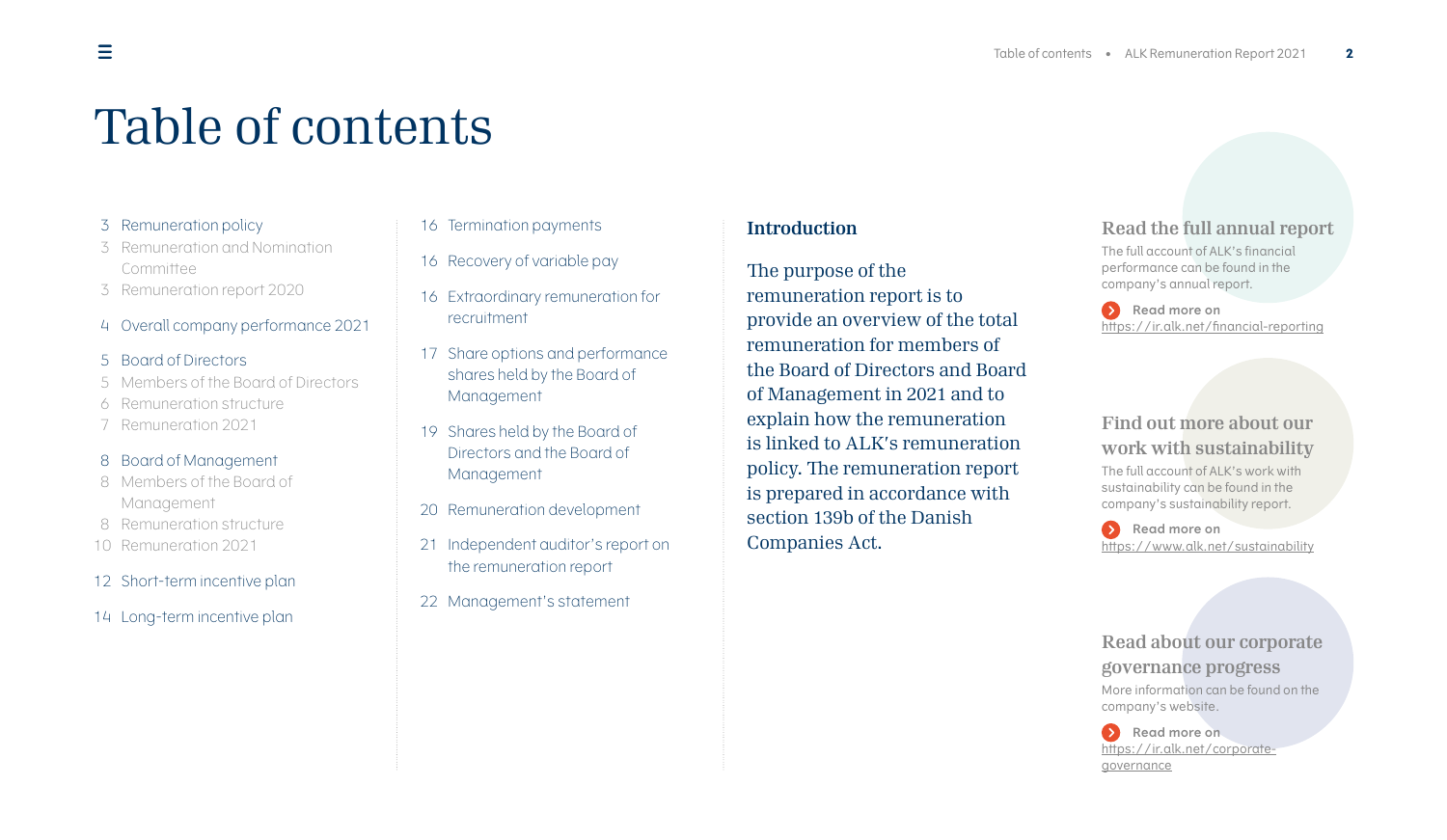# Remuneration policy

The overall purpose of the remuneration policy is to provide a framework covering all elements of the remuneration for the Board of Directors and the Board of Management, and to ensure that ALK's shareholders have an effective say on the remuneration, based on a clear, understandable, and comprehensive overview of the remuneration provided by ALK to the Board of Directors and the Board of Management.

<span id="page-2-0"></span>The objectives of the remuneration policy are to:

- Attract, motivate, and retain qualified members of the Board of Directors and Board of Management
- Align the remuneration components with the interests of the shareholders
- Contribute to the promotion of value creation in ALK and support the business strategy
- Ensure that the rewards for individual members of the executive management reflect company performance and individual results

The remuneration policy was approved at the Company's annual general meeting in March 2021.

### <span id="page-2-1"></span>**Remuneration and Nomination Committee**

In 2021, the Remuneration Committee and Nomination Committee were merged to form a single Remuneration and Nomination Committee.

The combined committee governs the remuneration policy and supports the Board on matters concerning the remuneration of the Board of Directors, its committees, and the Board of Management. It also supervises the preparation of the annual remuneration report.

The Remuneration and Nomination Charter outlines the key responsibilities of the committee and was approved at ALK's annual general meeting in March 2021.

#### <span id="page-2-2"></span>**Remuneration report 2020**

ALK's 2020 remuneration report was presented at the annual general meeting in March 2021 for an advisory vote. There were no comments to the remuneration report at the meeting, and the report was approved by shareholders with 99.5% of votes cast being in favour of its adoption.

Based on the advisory vote at the annual general meeting, the 2021 report will maintain the same level of disclosure as formed the basis for the 2020 report, however with more information on the settlement of shortterm incentive (STI) and long-term incentive (LTI) plans.

### **Find out more**

The Remuneration and Nomination Charter can be found on ALK's website: [https://ir.alk.net/](https://ir.alk.net/corporate-governance/board-of-directors) [corporate-governance/board-of](https://ir.alk.net/corporate-governance/board-of-directors)[directors](https://ir.alk.net/corporate-governance/board-of-directors)

### **Find out more**

The full remuneration policy can be found on ALK's website: [https://ir.alk.net/corporate](https://ir.alk.net/corporate-governance)[governance](https://ir.alk.net/corporate-governance)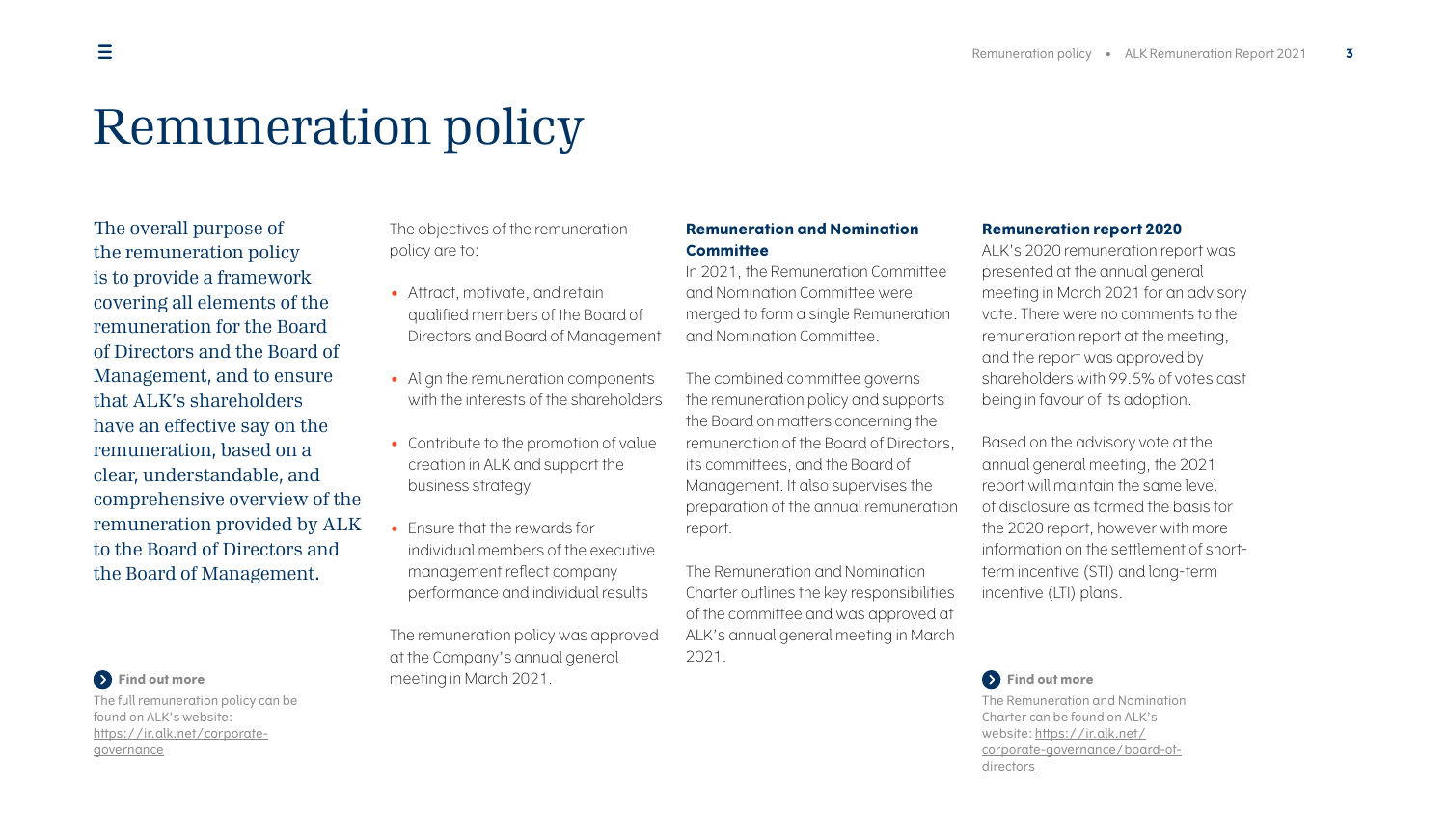## Overall company performance 2021

(Comparative figures for 2020 are shown in brackets. Growth rates are organic and are stated in local currencies)

ALK is growing fast and is on course to deliver long-term, sustainable growth with improving profitability, while also investing in, and executing, new projects and activities to deliver an EBIT in the range of 25% while safeguarding, and potentially accelerating growth, from 2025 onwards.

In 2021, ALK continued its progress towards sustainable growth and improved profitability as we successfully executed on our four strategic priorities. ALK's full-year revenue for 2021 increased 12% to DKK 3,916 million (3,491), in line with <span id="page-3-0"></span>the improved outlook, issued on 11 November 2021, and reflecting strong performances in all sales regions, with tablets being the key driver of growth.

Operating profit (EBITDA) increased by 35% to DKK 534 million, driven by higher sales, margin improvements, and efficiencies. COVID, unfortunately, still impacted the lives of millions around the world, and ALK continued to prioritise the safety and well-being of its staff, as well as the supply of products for doctors and their patients. Despite some challenges – for example, schedules for certain clinical trials had to be revised – the pandemic proved manageable for ALK, not least due to the hard work of our employees and their flexibility in accommodating changes in working practices. Thanks in part to these efforts, our supply chain, inventories, and distribution remained resilient to the raw materials and logistical challenges reported by multiple industries.

### **Find out more**

The full account of ALK's financial performance in 2021 can be found in the company's annual report, which can be found on ALK's website: https://ir.alk.net/financialreporting

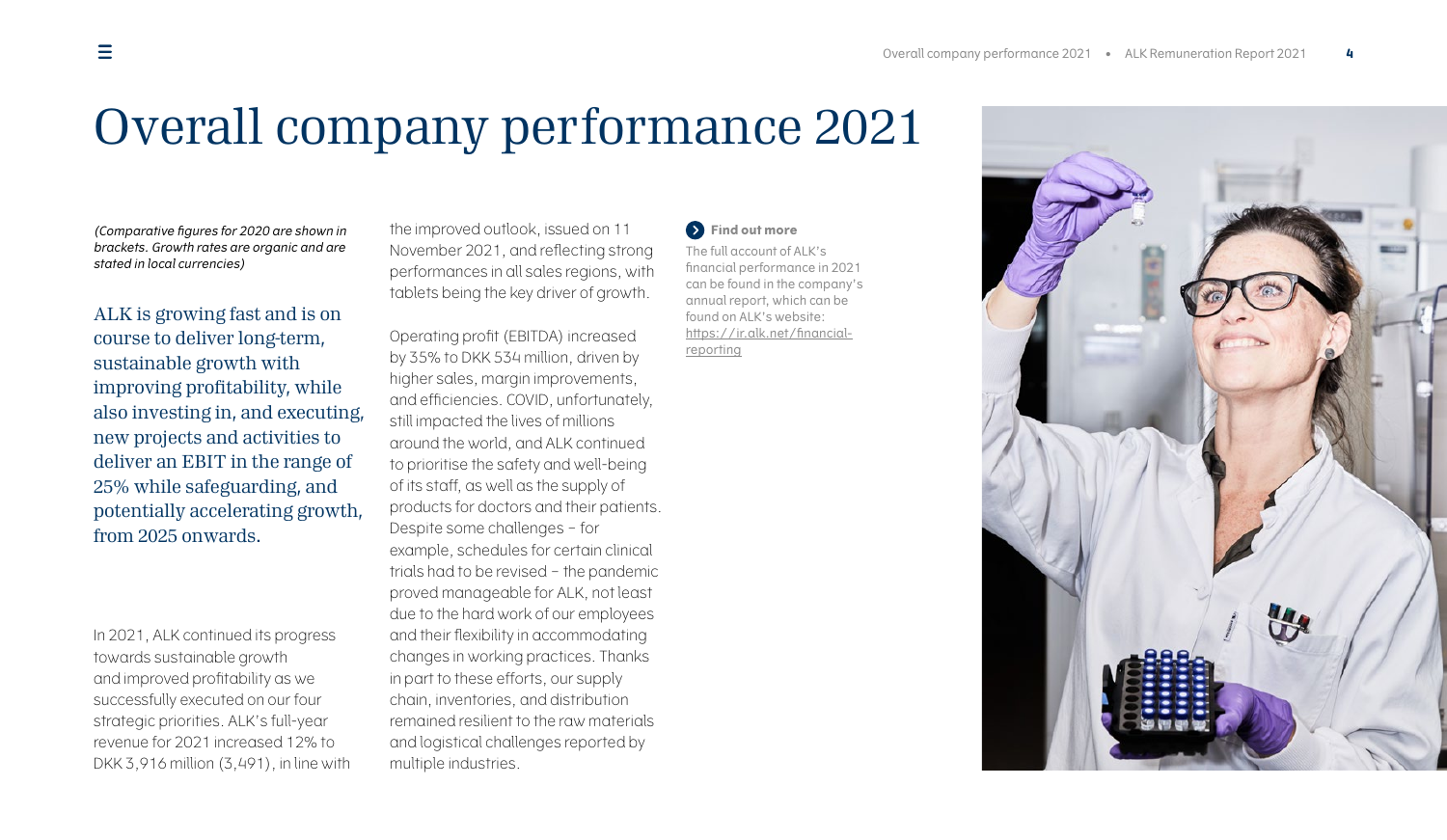### Board of Directors

#### **Members of the Board of Directors**

At the annual general meeting, held on 18 March 2021, Gitte Aabo and Bertil Lindmark joined the Board of Directors, increasing the number of members of the Board to ten (10), of which, three (3) are employee-elected.

<span id="page-4-0"></span>Gitte Aabo joined as a member of the Audit Committee and Bertil Lindmark became Chairman of the Scientific Committee. In August 2021, Vincent Warnery resigned from the Board of Directors. As a consequence, from August onwards, the Board of Directors <span id="page-4-1"></span>consisted of nine (9) members. A replacement will be proposed at the forthcoming annual general meeting, to be held in March 2022.

### **Members of the Board of Directors and board committees**

|                                        | <b>Board of</b>  | <b>Audit</b>     | <b>Remuneration</b><br>and Nomination | <b>Scientific</b> |
|----------------------------------------|------------------|------------------|---------------------------------------|-------------------|
|                                        | <b>Directors</b> | <b>Committee</b> | <b>Committee</b>                      | <b>Committee</b>  |
| Anders Hedegaard                       | Chairman         | Member           | Chairman                              | Member            |
| Lene Skole*                            | Vice Chairman    |                  | Member                                | Member            |
| Gitte Aabo (joined March 2021)         | Member           | Member           |                                       |                   |
| Lars Holmqvist*                        | Member           |                  |                                       |                   |
| Bertil Lindmark (joined March 2021)    | Member           |                  |                                       | Chairman          |
| Jakob Riis*                            | Member           | Chairman         |                                       |                   |
| Katja Barnkob**                        | Member           |                  |                                       |                   |
| Nanna Rassov Carlson**                 | Member           |                  |                                       |                   |
| Johan Smedsrud**                       | Member           |                  |                                       |                   |
| Vincent Warnery (resigned August 2021) | Former member    |                  | Former member                         |                   |



**Find out more** More information on the Board of Directors and it's committees can be found on ALKs web site: [https://ir.alk.net/corporate](https://ir.alk.net/corporate-governance/board-of-directors)[governance/board-of-directors](https://ir.alk.net/corporate-governance/board-of-directors)

\* These board members are not regarded as independent in the sense of the definition contained in the Danish Recommendations on Corporate Governance, due to being affiliated with the Lundbeck Foundation, which owns 40.3% of ALK shares

\*\* Employee elected member of the Board of Directors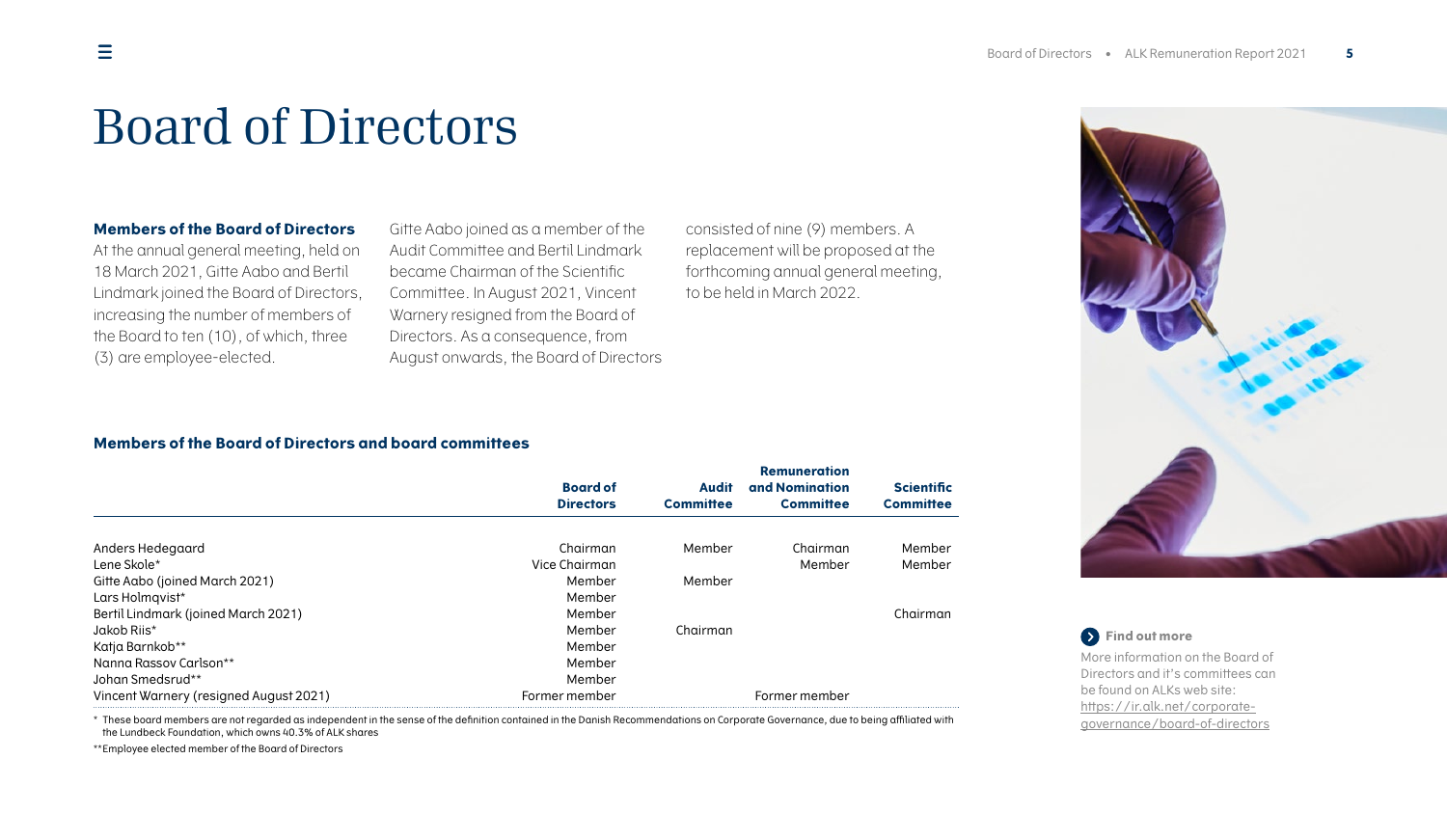### **Remuneration structure**

All members of the Board of Directors receive an annual cash base fee for their work on the Board. The Vice Chairman receives double the base fee and the Chairman receives three times the base fee. In addition, an annual fee is paid to members of the Board who serve as a member or chairman on one of the Board's committees. The Chairman of the Committee receives one-anda-half times the fee of the committee members. The Board's committees do not appoint a vice chairman.

The remuneration for the Board of Directors is reviewed annually against a benchmark for Boards of Directors in comparable Danish companies. In 2021, an annual fee of DKK 100,000 for serving on the Scientific Committee was set, aligning the fee for serving on the Scientific Committee with the fee for serving on the Remuneration and Nomination Committee, as outlined by ALK's remuneration policy. The base fee for the Board of Directors, as well as fees for serving on the Audit Committee and the Remuneration and Nomination Committee, remained unchanged.

<span id="page-5-0"></span>Members of the Board of Directors are eligible to receive an additional fixed fee should they undertake ad hoc tasks that fall outside the scope of their normal duties as a Board member. Any additional fixed fee is determined by the Board of Directors and ends when the work is completed.

All members of the Board of Directors are reimbursed for travel costs associated with their participation in Board or committee meetings.

Members of the Board are not offered share options, performance shares or other incentives as payment for their work on the Board or committees, and there is no requirement for members of the Board to hold shares in ALK. Employee-elected members of the Board of Directors are eligible to participate in the general incentive plans for employees of ALK.

### **Multipliers of the base fee in 2021 for the Board of Directors and committees**

|               | <b>Board of</b><br><b>Audit</b><br><b>Directors</b><br><b>Committee</b> |            | <b>Remuneration</b><br>and Nomination<br><b>Scientific</b><br><b>Committee</b><br><b>Committee</b> |            |  |
|---------------|-------------------------------------------------------------------------|------------|----------------------------------------------------------------------------------------------------|------------|--|
| Chairman      | 3.0                                                                     | 0.55       | 0.5                                                                                                | 0.5        |  |
| Vice Chairman | 2.0                                                                     | $n/\alpha$ | $n/\alpha$                                                                                         | $n/\alpha$ |  |
| Member        | 1.0                                                                     | 0.37       | 0.33                                                                                               | 0.33       |  |

The Board's committees do not appoint a vice chairman, and therefore a multiplier is not applicable in the committees.

### **Overview of the annual fees for Board roles**

|                           | Chairman |      | Vice Chairman |              | Member |      |
|---------------------------|----------|------|---------------|--------------|--------|------|
|                           | 2021     | 2020 |               | 2021<br>2020 |        | 2020 |
|                           |          |      |               |              |        |      |
| <b>Board of Directors</b> | 900      | 900  | 600           | 600          | 300    | 300  |
| Audit Committee           | 165      | 165  | $n/\alpha$    | $n/\alpha$   | 110    | 110  |
| Remuneration and          |          |      |               |              |        |      |
| Nomination Committee      | 150      | 150  | $n/\alpha$    | $n/\alpha$   | 100    | 100  |
| Scientific Committee      | 150      | 150  | $n/\alpha$    | $n/\alpha$   | 100    |      |

In 2021, the Remuneration Committee and Nomination Committee were merged to form a single Remuneration and Nomination Committee. The fees from the Remuneration Committee were maintained for the new combined committee and the 2020 fees are listed under those for the combined committee.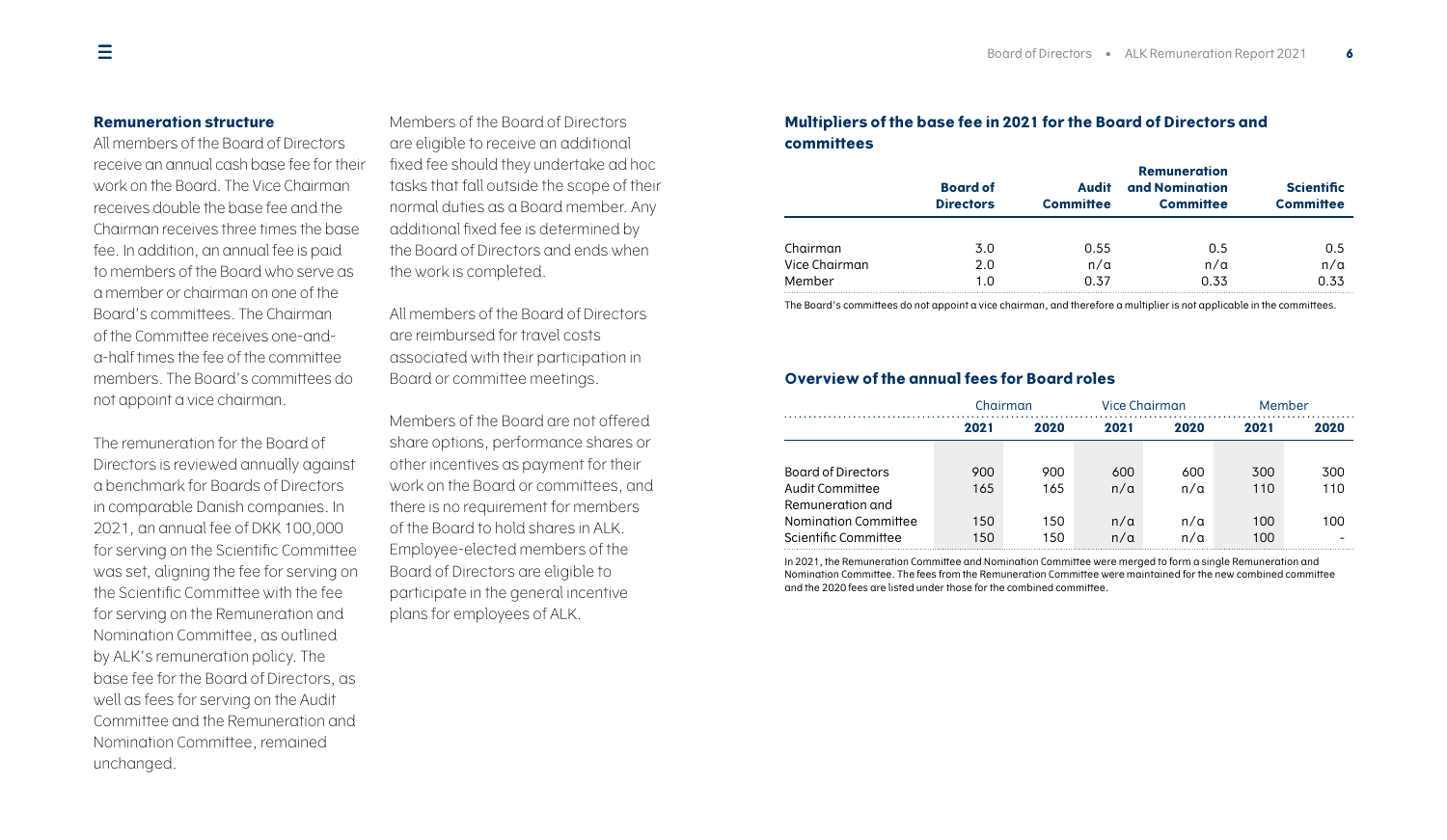### **Remuneration 2021**

The remuneration for the Board of Directors in 2021 followed the remuneration structure for fees for the Board and committees. With the membership of the Board of Directors increasing from eight (8) to ten (10), the total remuneration for the Board, including fees for serving on Board committees, increased from DKKt 4,244 in 2020 to DKKt 4,648 in 2021.

<span id="page-6-0"></span>For members joining and leaving the Board in 2021, i.e., Vincent Warnery, Gitte Aabo and Bertil Lindmark, pro rata annual base and committee fees were applied, corresponding to the periods served.

There were no payments of additional fees for ad hoc activities to members of the Board of Directors in 2021.

### **Remuneration for the Board of Directors**

| Amounts in DKKt                                           | <b>Base fee</b><br>2021 | <b>Committee</b><br>fees<br>2021 | Total<br>fees<br>2021 | Total<br>fees<br>2020 |
|-----------------------------------------------------------|-------------------------|----------------------------------|-----------------------|-----------------------|
|                                                           |                         |                                  |                       |                       |
| Anders Hedegaard                                          | 900                     | 367                              | 1,267                 | 1,053                 |
| Lene Skole                                                | 600                     | 202                              | 802                   | 790                   |
| Gitte Aabo (joined March 2021)                            | 235                     | 86                               | 322                   |                       |
| Lars Holmqvist                                            | 300                     | 22                               | 322                   | 400                   |
| Bertil Lindmark (joined March 2021)                       | 235                     | 118                              | 353                   |                       |
| Jakob Riis                                                | 300                     | 165                              | 465                   | 465                   |
| Katja Barnkob                                             | 300                     |                                  | 300                   | 300                   |
| Nanna Rassov Carlson                                      | 300                     |                                  | 300                   | 300                   |
| Johan Smedsrud                                            | 300                     |                                  | 300                   | 300                   |
| Vincent Warnery (resigned August 2021)                    | 179                     | 38                               | 217                   | 300                   |
| Former members of the Board                               |                         |                                  |                       | 336                   |
| <b>Total annual payments to</b><br>the Board of Directors | 3,650                   | 998                              | 4,648                 | 4,244                 |

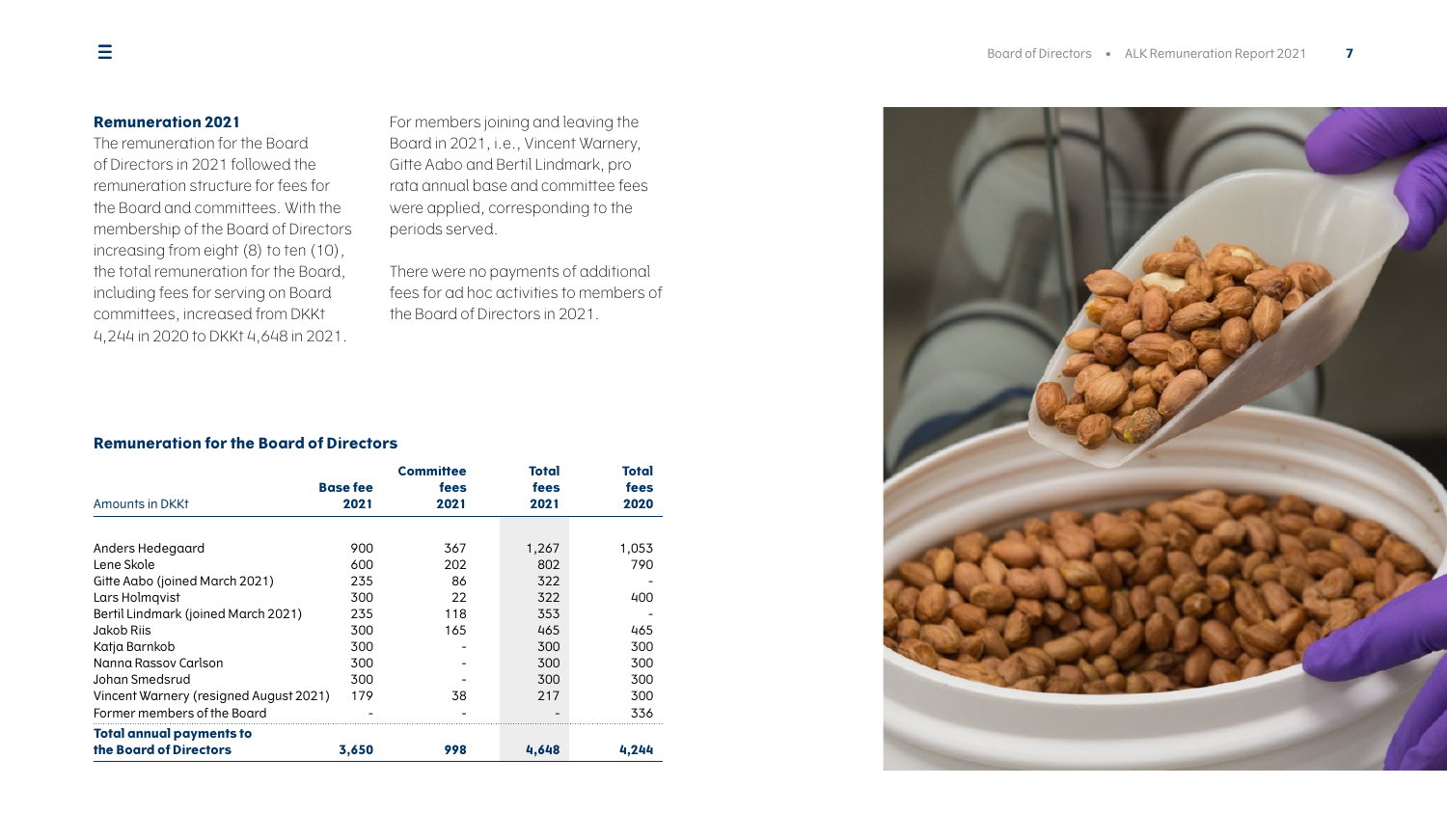# <span id="page-7-0"></span>Board of Management

### **Members of the Board of Management**

The Board of Management at ALK consists of four (4) registered members:

- Carsten Hellmann, President and Chief Executive Officer (CEO)
- Søren Jelert, Executive Vice President and Chief Financial Officer (CFO)
- Søren Niegel, Executive Vice President (EVP), Commercial **Operations**
- Henrik Jacobi, Executive Vice President (EVP), Research and Development

There were no changes to the members of the Board of Management in 2021.

#### <span id="page-7-1"></span>**Remuneration structure**

The remuneration policy approved at the annual general meeting in March 2021 provides the framework upon which the remuneration for the Board of Management in 2021 was based. Remuneration for the Board of Management consists of both fixed elements (base pay, pension, and benefits), and variable elements (short-term cash incentives and long-term incentives in the form of performance shares and share options). These components of the remuneration for the Board of Management are linked to the principles in the remuneration policy of providing market-competitive remuneration based on pay-forperformance, the alignment with shareholder interests in driving value creation, and reinforcement of ALK's business objectives, vision, and culture.

The total remuneration for the members of the Board of Management is therefore based on the company's performance, the benchmark for positions at a similar level among comparable European and Danishbased listed companies with global reach, as well as each individual's performance. The remuneration of each member of the Board of

<span id="page-7-2"></span>Management is reviewed annually by the Remuneration and Nomination Committee, with proposed changes subject to approval by the Board of Directors.

The members of the Board of Management do not receive remuneration from subsidiaries of ALK.

### **Proportion of each pay element in the total target remuneration**

- Base salary
- Short term incentive
- Long term incentive
- **Pension and benefits**

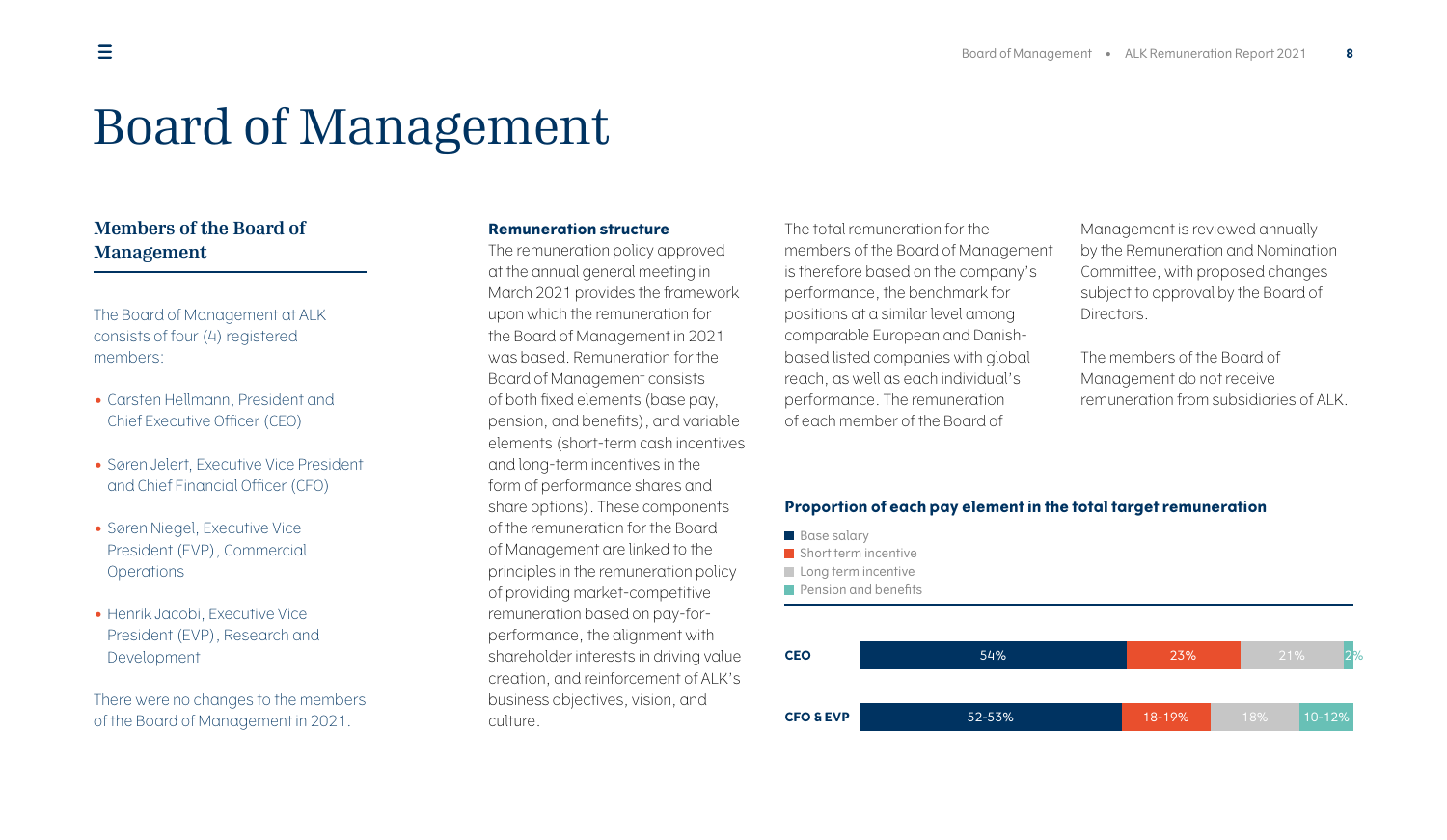

### **Components in the remuneration of the Board of Management**

|                                        | <b>Objective</b>                                                                       | <b>Remuneration level</b>                                                                                                                                                                                                                                                                | <b>Performance measure</b>                                                                                                                                                                        |
|----------------------------------------|----------------------------------------------------------------------------------------|------------------------------------------------------------------------------------------------------------------------------------------------------------------------------------------------------------------------------------------------------------------------------------------|---------------------------------------------------------------------------------------------------------------------------------------------------------------------------------------------------|
| <b>Base salary</b>                     | Attract and retain qualified<br>executives                                             | On a par with the benchmark<br>for similar, listed companies in<br>Denmark and Europe                                                                                                                                                                                                    | $n/\alpha$                                                                                                                                                                                        |
| <b>Pension and</b><br><b>benefits</b>  | n/a                                                                                    | The CFO and EVPs have a<br>pension scheme into which<br>the company contributes<br>the equivalent of 15% of the<br>individual's base salary                                                                                                                                              | $n/\alpha$                                                                                                                                                                                        |
| <b>Short-term</b><br>incentives (STIs) | Ensure a clear link between<br>value creation and bonus<br>payment                     | The target bonus is up to 50% of<br>the annual base salary, with a<br>potential maximum pay-out of<br>up to double the STI target (i.e.,<br>100% of the annual base salary)<br>depending on the fulfilment<br>of defined key performance<br>indicators (KPIs) linked to the<br>STI plan. | Bonus pay-out is based on<br>fulfilment of defined financial<br>and non-financial KPIs as well as<br>a set of individually defined KPIs<br>for each of the members of the<br>Board of Management. |
| Long-term<br>incentives (LTIs)         | Reward long-term value creation<br>and align with the interests of the<br>shareholders | At the time of grant, the<br>combined fair value of share<br>options and performance shares<br>is up to 50% of each executive's<br>annual base salary. At vesting,<br>the plan will vest at 0-200%<br>depending on the fulfilment of<br>defined KPIs linked to the LTI<br>plan.          | The KPIs relate to key financial<br>figures and the achievement of<br>strategic initiatives.                                                                                                      |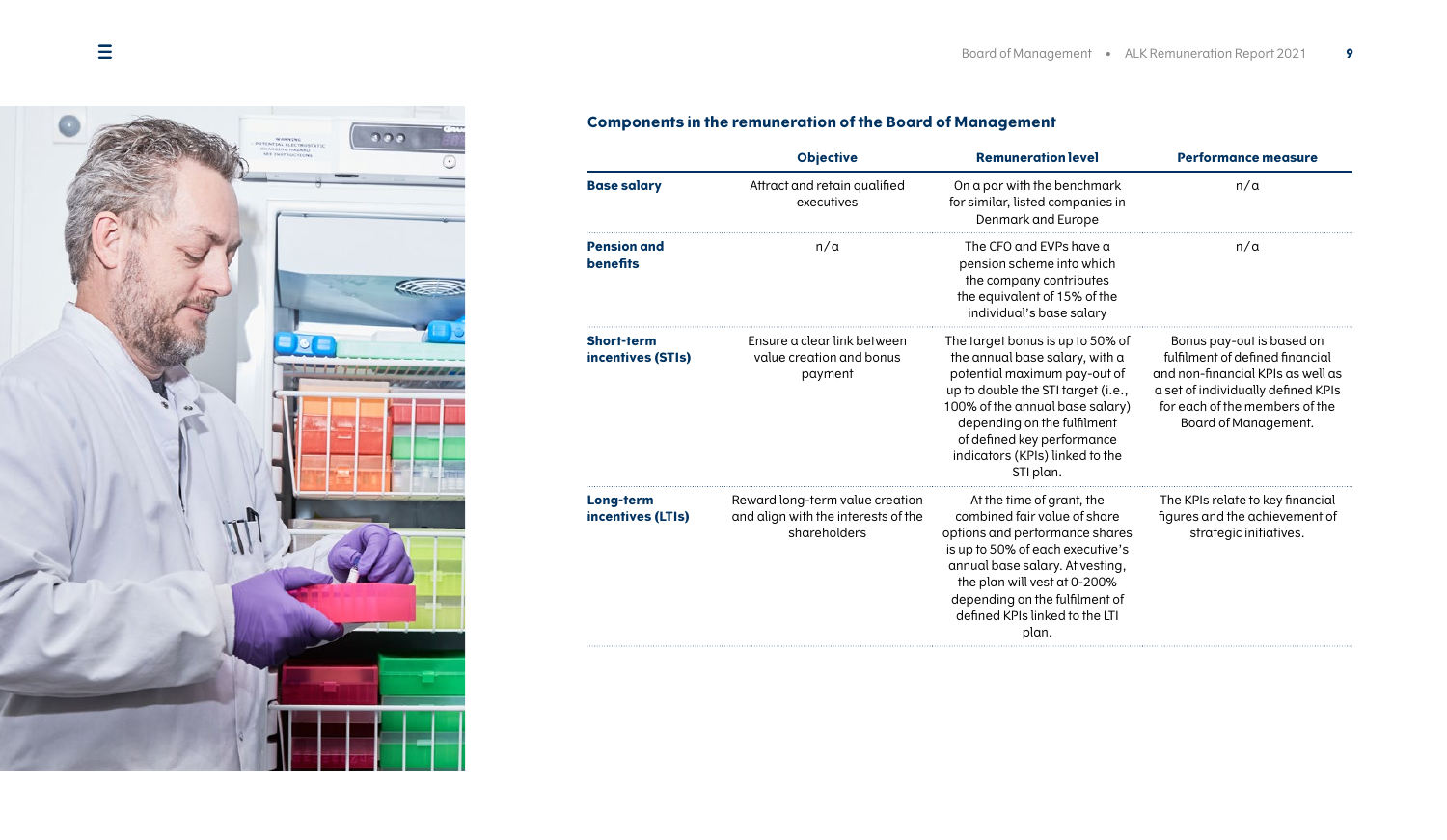#### **Remuneration 2021**

The remuneration provided for the Board of Management in 2021 followed the structure and principles outlined in the remuneration policy for all pay components. There have been no deviations from the policy in the remuneration for the Board of Management in 2021 and there were no changes made to the pay elements or pay composition.

The remuneration of the Board of Management reflects a year with strong performance on both financial and non-financial objectives. The annual base salaries and total compensation were reviewed against positions in comparable European and Danish-listed companies and the annual base salaries were – with one exception – adjusted by 1.75%, corresponding to the general average salary increase for employees in Denmark. The solid financial performance positively affected both the short-term and long-term variable remuneration in 2021, with both plans settled above target.

### <span id="page-9-0"></span>**Total payment to the Board of Management 2020 and 2021**

| Amounts in DKKt                                                                                  | 2021   | 2020   |
|--------------------------------------------------------------------------------------------------|--------|--------|
|                                                                                                  |        |        |
| Total payments to the Board of Management<br>incl. LTIs (based on grant value)                   | 37.670 | 35.000 |
| Total payments to the Board of Management<br>incl. LTIs (based on the expensed accounting value) | 41.843 | 39.556 |

#### **Remuneration for the Board of Management**

|                                         | <b>CEO</b> |                  |       | <b>CFO</b><br>Søren Jelert |       | EVP, Commercial Ops. | EVP. R&D<br>Henrik Jacobi |       |
|-----------------------------------------|------------|------------------|-------|----------------------------|-------|----------------------|---------------------------|-------|
|                                         |            | Carsten Hellmann |       |                            |       | <b>Søren Niegel</b>  |                           |       |
| Amounts in DKKt                         | 2021       | 2020             | 2021  | 2020                       | 2021  | 2020                 | 2021                      | 2020  |
|                                         |            |                  |       |                            |       |                      |                           |       |
| Base salary                             | 8,024      | 7,886            | 3,333 | 3,100                      | 2,951 | 2.900                | 2,969                     | 2,918 |
| Short-term incentive (cash bonus)       | 6,184      | 5,075            | 2,067 | 1,680                      | 1,831 | 1.571                | 1,842                     | 1,580 |
| Pension incl. social security           |            |                  | 502   | 467                        | 445   | 437                  | 447                       | 440   |
| Other benefits                          | 243        | 243              | 239   | 226                        | 112   | 137                  | 109                       | 136   |
| <b>Total excl. long-term incentives</b> | 14,453     | 13,205           | 6,140 | 5,472                      | 5,338 | 5,045                | 5,367                     | 5,074 |
| Long-term incentives                    |            |                  |       |                            |       |                      |                           |       |
| (total value at grant) *                | 3.138      | 3.085            | 1.165 | 1.084                      | 1.031 | 1.014                | 1.037                     | 1,021 |
| <b>Total remuneration 2021</b>          | 17,591     | 16.290           | 7,305 | 6.557                      | 6,369 | 6.058                | 6.404                     | 6,094 |
| Long-term incentive (equity based)      |            |                  |       |                            |       |                      |                           |       |
| based on expensed accounting value      | 5.036      | 4,833            | 1.766 | .806                       | 1.764 | .995                 | 1.979                     | 2,126 |

\* The remuneration for the Board of Management, under the long-term, share-based incentive programme, consists of the total value of granted shares in the respective years based on fair value at the time of the grant. As supplementary information, the expensed accounting value as determined under IFRS 2 is presented separately in the table. The actual value to the participants at the time of vesting depends on the fulfilment of performance criteria and the development of the share price.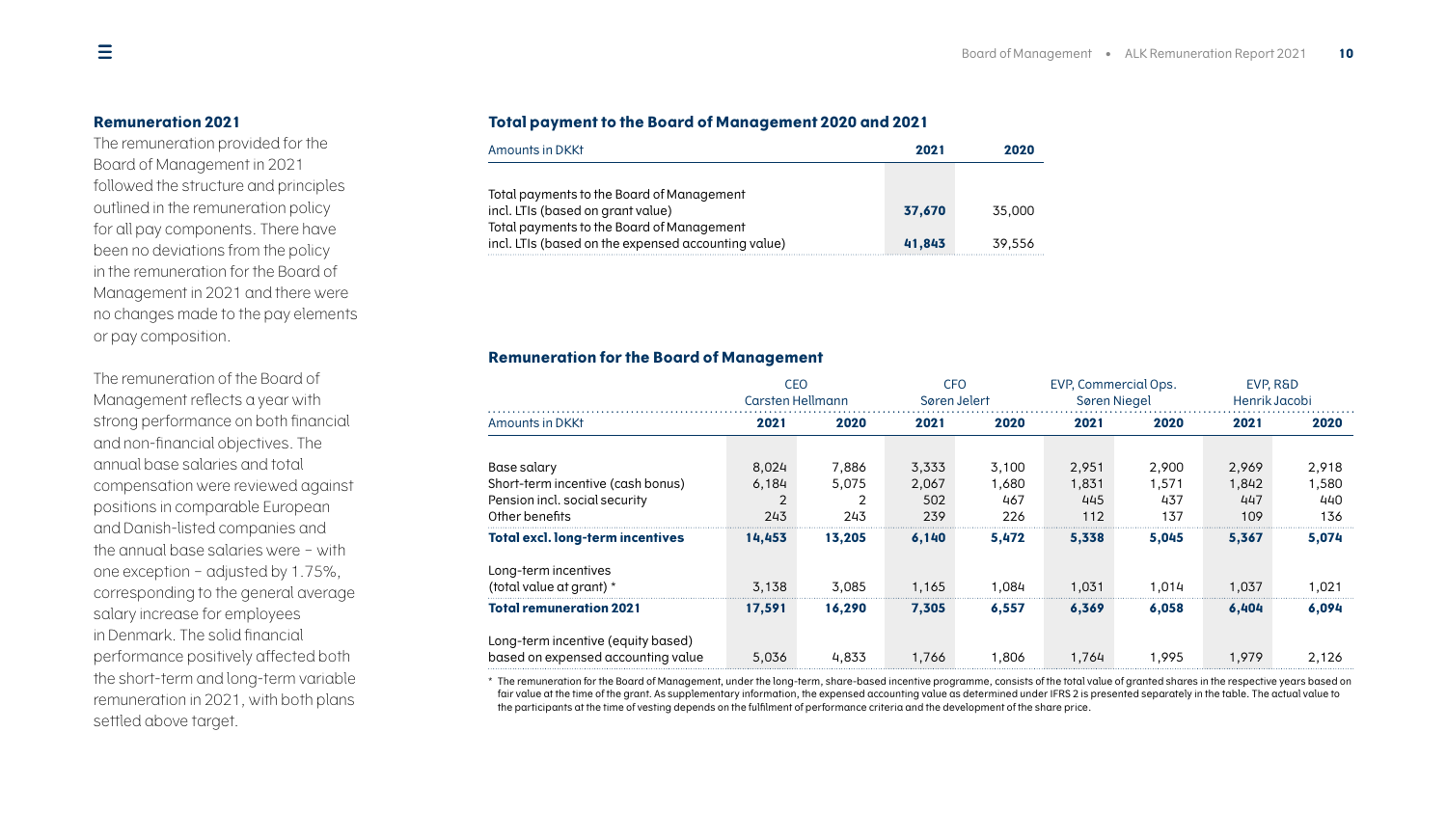### **CEO**

The payment for the CEO totalled DKK 17.6 million in 2021. This represents an increase of 8% compared to 2020 mainly due to a larger STI payment.

The base salary for the CEO was increased by 1.75% to DKK 8.0 million. This increase was in line with the general increase for employees in ALK in Denmark.

The STI cash bonus payment totalled DKK 6.2 million reflecting strong results in the defined financial and nonfinancial targets set for 2021.

### **CFO**

The payment for the CFO totalled DKK 7.3 million in 2021. This represents an increase of 11% compared to 2020 mainly due to an increase in base salary and a larger STI payment.

The base salary for the CFO was increased by 7.5% to DKK 3.3 million to move the base salary closer to the benchmark for similar positions.

The STI cash bonus payment totalled DKK 2.1 million reflecting strong results in the defined financial and nonfinancial targets set for 2021. On the individual KPIs, the CFO was measured on targets related to specific projects linked to ALK's strategy leading to individual KPIs settled above targets.

### **EVP, Commercial Operations**

The payment for the EVP Commercial Operations totalled DKK 6.4 million in 2021. This represents an increase of 5% compared to 2020 mainly based on a larger STI payment.

The base salary for the EVP Commercial Operations was increased by 1.75% to DKK 3.0 million in line with the general salary increase level in ALK in Denmark.

The STI cash bonus payment totalled DKK 1.8 million reflecting strong results in the defined financial and nonfinancial targets set for 2021. On the individual KPIs, the EVP, Commercial Operations was measured on targets related to specific projects linked to ALK's strategy leading to individual KPIs settled above targets.

#### **EVP, Research and Development**

The payment for the EVP, Research & Development totalled DKK 6.4 million in 2021. This represents an increase of 5% compared to 2020 mainly due to a larger STI payment.

The base salary for the EVP Research & Development was increased by 1.75% to DKK 3.0 million in line with the general salary increase level in ALK in Denmark.

The STI cash bonus payment totalled DKK 1.8 million reflecting strong results in the defined financial and non-financial targets set for 2021. On the individual KPIs, the EVP Research & Development was measured on targets related to specific projects linked to ALK's strategy leading to individual KPIs settled above targets.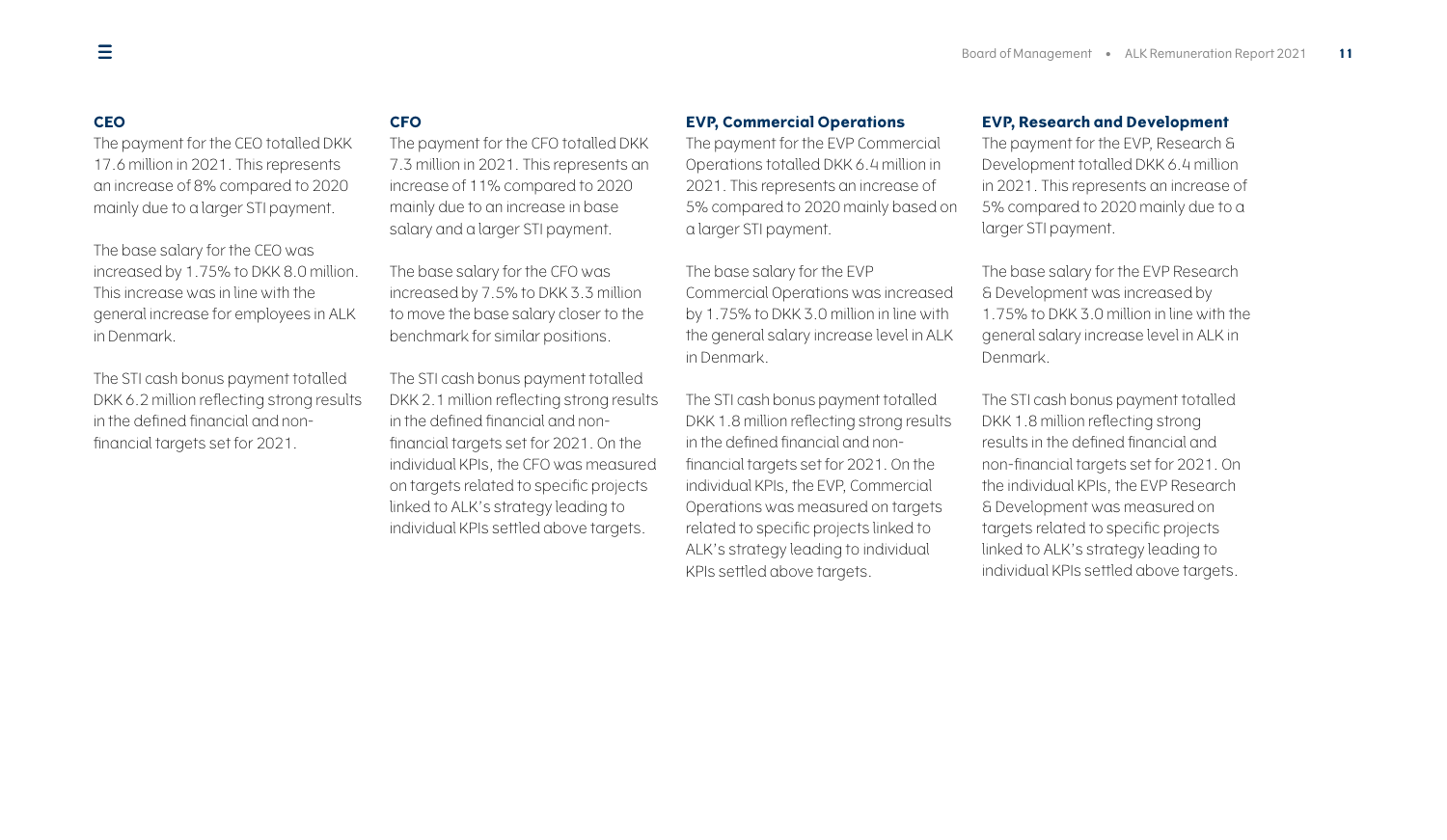### Short-term incentive plan

The short-term incentive (STI) plan is an annual cash bonus scheme linked to the achievement of pre-defined key performance indicators (KPIs) that align the STI plan to the principles for pay for performance and alignment with ALK's cultural values as outlined in the remuneration policy.

In 2021, the CEO had a target bonus of 50% of his annual base salary, excluding pension, which could reach a maximum of 100% of the annual base salary, while the CFO and the EVPs had target bonuses of 35% of their annual base salaries, which could reach a maximum of 70% of their annual base salaries.

The company KPIs are set and evaluated annually by the Board of <span id="page-11-0"></span>Directors. In 2021, the weighting of the company KPIs and individual KPIs was 75% and 25%, respectively, for the CFO and the EVPs, whereas the CEO's equivalent was 100% company KPIs.

The company KPIs were set collectively for the CEO, CFO and the EVPs and consisted of both financial KPIs (45% of the company KPIs) and non-financial KPIs (55% of the company KPIs). The non-financial KPIs are linked to ALK's four strategic pillars, as defined in the company's strategy, and to sustainability.

Individual KPIs were linked to activities and projects related to the specific area of responsibility for each EVP.

The final index for the STI plan for 2021 reached 173 for the company KPIs, which is above the target index of 100. The KPIs set have different weightings and, as such, the results of KPIs with a higher weighting will affect the final

**Find out more** More information about ALK's strategy can be found in the annual report: [https://ir.alk.net/financial](https://ir.alk.net/financial-reporting)[reporting](https://ir.alk.net/financial-reporting)

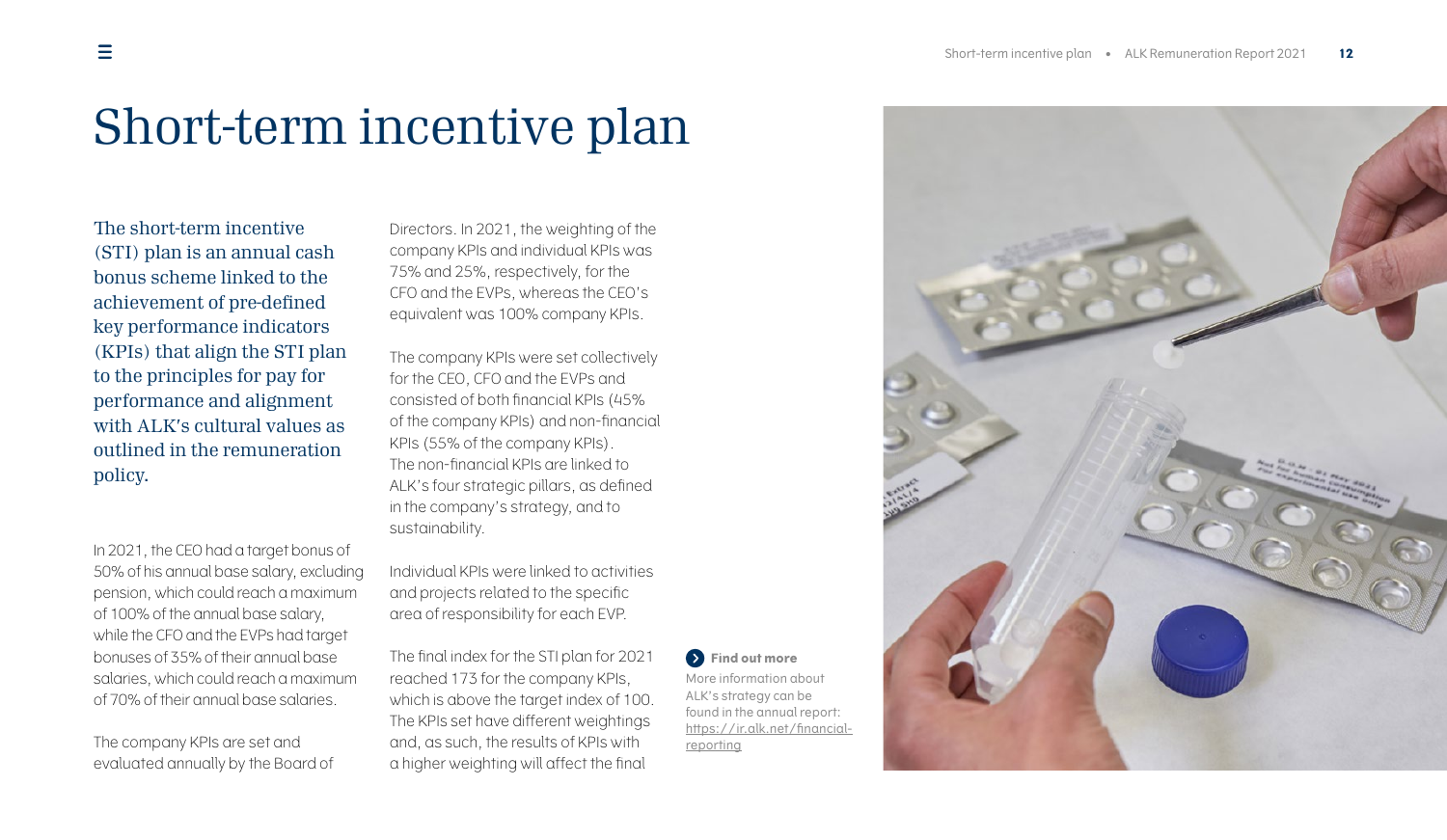payment most. The main drivers in the above target results are the strong financial results and solid growth in global tablet sales. Performance on activities in consumer engagement and achievement of targets within sustainability also positively affected the final index score, while results in North America negatively impacted the final index.

The Remuneration and Nomination Committee evaluated the individual performance of the CFO and EVPs and provided a recommendation on settlement of the performance index for individual KPIs for the CFO and EVPs for final approval by the Board of Directors. The Remuneration and Nomination Committee assessed

the CFO and EVPs to have performed above expectations on the KPIs for their respective functional areas resulting in a performance index of 190 for both the CFO and the EVPs. Consequently, the total index for the CFO and EVPs reached 177 for the 2021 STI plan. Based on the strong performance in 2021, the Remuneration and

Nomination Committee provided a recommendation to the Board of Directors for a discretionary adjustment of the STI index for the CEO and have the final index for the CEO set at 177 in line with the remaining members of Board of Management.

### **Short-term incentive KPIs settlement 2021**

| <b>KPI description</b>                          | <b>Result</b> | Weight                                    | <b>CEO</b><br><b>Carsten Hellmann</b> | <b>CFO</b><br><b>Søren Jelert</b> | <b>EVP, Commercial Ops</b><br><b>Søren Niegel</b> | EVP, R&D<br><b>Henrik Jacobi</b> |
|-------------------------------------------------|---------------|-------------------------------------------|---------------------------------------|-----------------------------------|---------------------------------------------------|----------------------------------|
|                                                 |               |                                           |                                       |                                   |                                                   |                                  |
| <b>Company Non-financial KPIs</b>               |               |                                           |                                       |                                   |                                                   |                                  |
| Succeed in North America                        | Below target  |                                           |                                       |                                   |                                                   |                                  |
| Complete and commercialise the tablet portfolio | Above target  |                                           |                                       |                                   |                                                   |                                  |
| Consumer engagement and new horizons            | Above target  |                                           |                                       |                                   |                                                   |                                  |
| Optimise for excellence                         | Above target  |                                           |                                       |                                   |                                                   |                                  |
| Lead the way - people & planet                  | Above target  |                                           |                                       |                                   |                                                   |                                  |
| <b>Company Financial KPIs</b>                   |               |                                           |                                       |                                   |                                                   |                                  |
| Global total sales                              | Above target  |                                           |                                       |                                   |                                                   |                                  |
| EBITDA                                          | Above target  |                                           |                                       |                                   |                                                   |                                  |
| <b>Total Company KPIs</b>                       |               | <b>CEO 100%</b><br><b>CFO 75% EVP 75%</b> | 173                                   | 173                               | 173                                               | 173                              |
| <b>Individual KPIs</b>                          |               | <b>CFO 25% EVP 25%</b>                    | n/a                                   | 190                               | 190                                               | 190                              |
| <b>Total</b>                                    |               |                                           | $177*$                                | 177                               | 177                                               | 177                              |

\* Based on the strong results in 2021, a discretionary adjustment to the STI index for the CEO has been made with the final index set at 177 in line with the remaining members of Board of Management.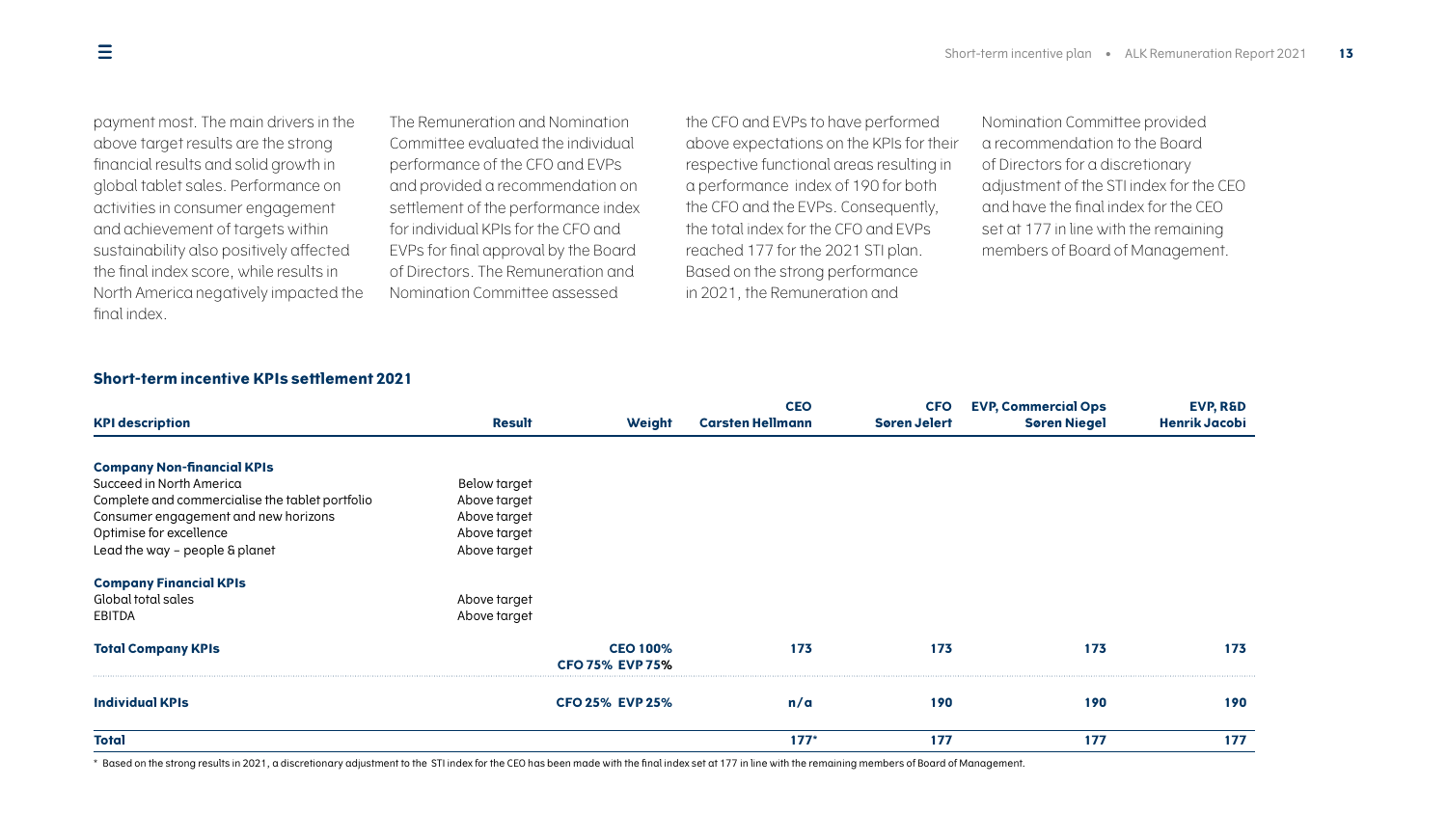# Long-term incentive plan

Members of the Board of Management are eligible to participate in an equity-based plan linked to the creation of shareholder value and the fulfilment of strategic goals in line with the principle of alignment with shareholders' interests, as outlined in the remuneration policy. The Board of Directors decides on a yearly basis whether such a plan should be established.

The value of the plan can be up to 50% of the annual base salary for each member of the Board of Management at the time of grant.

<span id="page-13-0"></span>In 2021, the Board of Directors approved a new three-year plan running from March 2021 until March 2024. All members of the Board of Management participate in the plan, with the value at the time of grant for each individual being decided by the Board of Directors based on the benchmark for executive remuneration and aligned to the framework in the remuneration policy. The total value at the time of grant was split equally between performance shares and share options.

Pre-defined, weighted key performance indicators (KPIs) are linked to the plan, and pay-outs are subject to fulfilment of the KPIs by the end of 2023, as well as continued employment. The KPIs set for the longterm incentive (LTI) plan reflect ALK's

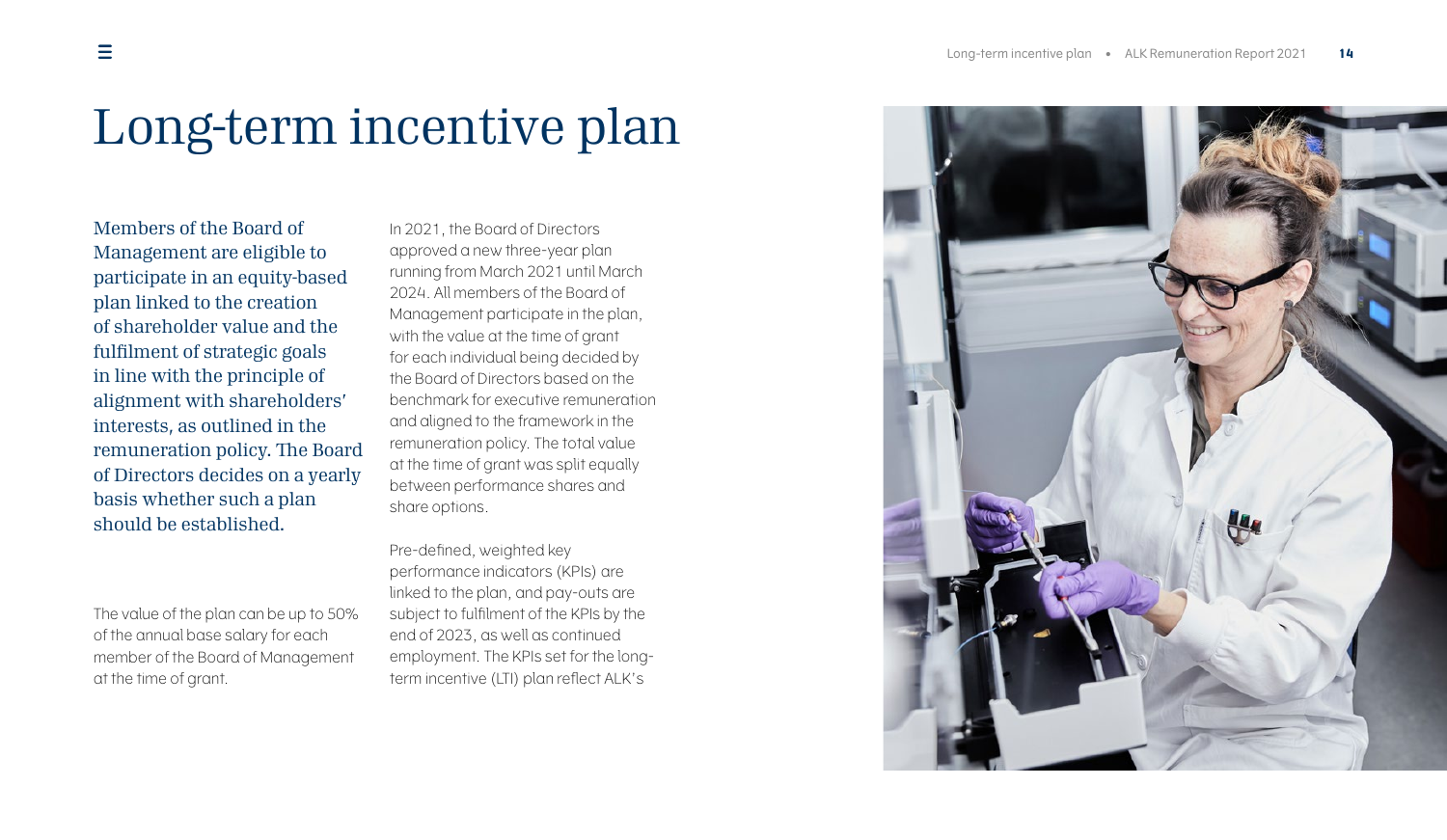strategic priorities to link remuneration for the Board of Management directly to the delivery of the long-term strategy. The KPIs have different weightings and, as such, results relating to those KPIs with a higher weighting will affect the final payment the most. The outcome value of the plan depends on two factors. Firstly,

the achievement of the pre-defined, weighted KPIs related to the plan. Based on achievement of the targets at end of the plan, the number of shares granted can increase or decrease to 0 – 200%. Secondly, the development in ALK's share price from the time of grant to the time of vesting/exercise also impacts the final value of the plan.

The LTI plan launched in 2019 and ending in 2021 reached a final index of 161% which is above the target of 100%. The financial targets on revenue, free cash flow and EBITA as well as the SLIT-tablet sales landed above targets and positivelly impacted the final index score, whereas R&D progress landed at target.

### **Overview of LTI plans launched from 2019 – 2021**

| Plan             | Grant      | <b>KPIs</b>                                                                                                                                                                             | <b>Results</b>                                                            | Weighted<br>index achieved | <b>Vesting date</b> | <b>Expiration date</b><br><b>Options</b> | <b>Exercise price*</b><br>options |
|------------------|------------|-----------------------------------------------------------------------------------------------------------------------------------------------------------------------------------------|---------------------------------------------------------------------------|----------------------------|---------------------|------------------------------------------|-----------------------------------|
| <b>Plan 2021</b> | March 2021 | Revenue 2023<br>EBIT Margin 2023<br>Total SLIT-tablets revenue 2023<br>North America SLIT-tablets revenue 2023<br>R&D progress 2021 - 2023<br>Deliver on sustainability aspiration      |                                                                           |                            | 1 March 2024        | 1 March 2026                             | 2,320                             |
| <b>Plan 2020</b> | March 2020 | Revenue 2022<br>EBITDA 2022<br>Total SLIT-tablets revenue 2022<br>North America SLIT-tablets revenue 2022<br>R&D progress 2020-2022<br>Deliver on sustainability aspiration 2020 - 2022 |                                                                           |                            | 1 March 2023        | 1 March 2025                             | 1,406                             |
| <b>Plan 2019</b> | March 2019 | Revenue 2021<br>EBITDA 2021<br>Free cash flow 2019 - 2021<br>SLIT-tablets sales 2021<br>R&D progress 2019-2021                                                                          | Above target<br>Above target<br>Above target<br>Above target<br>At target | 161                        | 1 March 2022        | 1 March 2024                             | 1,126                             |

\* The exercise price is equivalent to the average market price of the share for the five days immediately preceding the date of grant and is increased by 2.5% p.a. and reduced by dividends paid.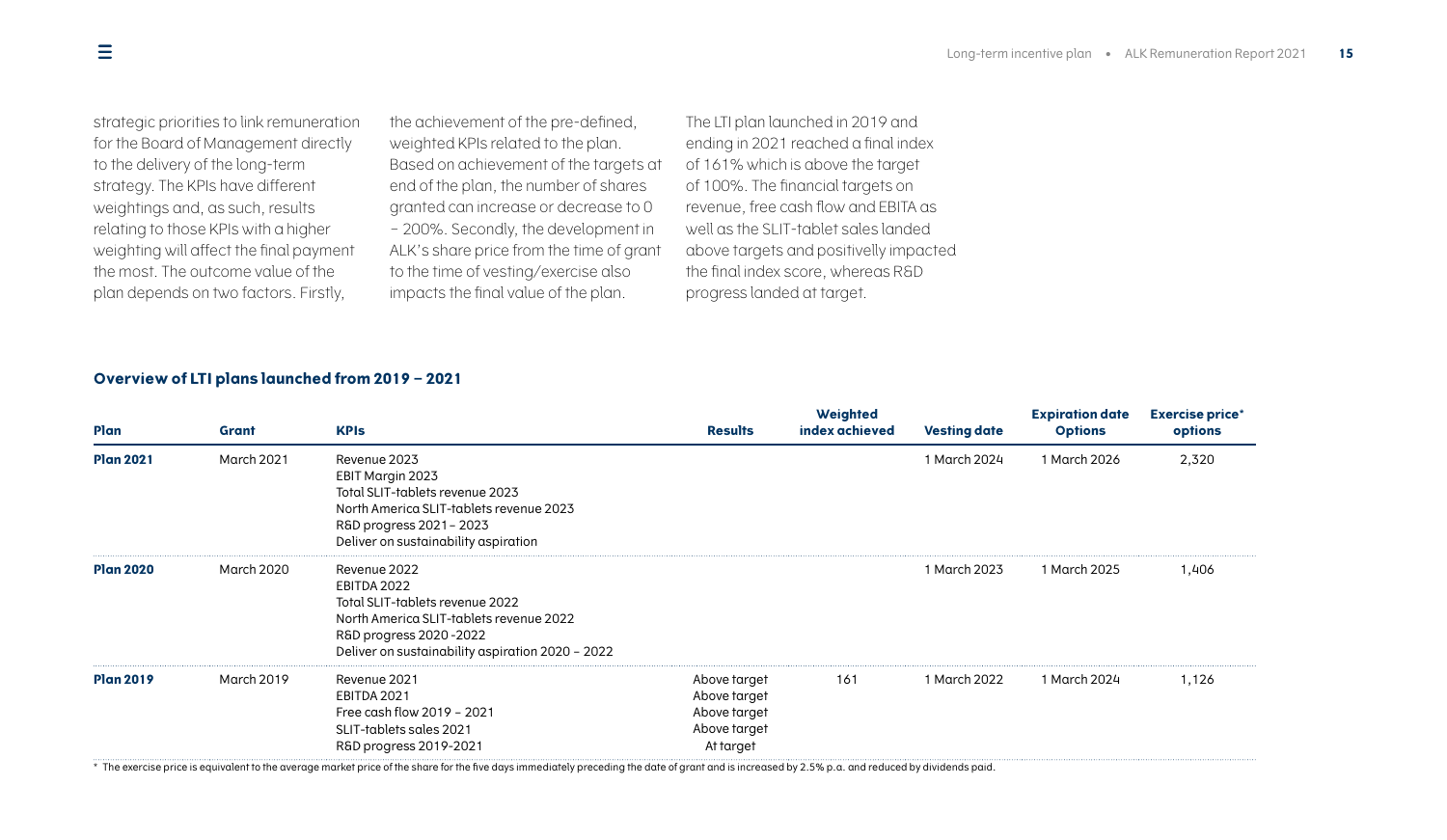### Termination payments

The termination payment for the CEO is 24 months, and 18 months for the CFO and the EVPs, in addition to the salary paid during the termination period, which is six (6) months for the CEO, CFO and the EVPs.

For the EVP, Commercial Operations and the CFO, the termination payment will be increased by one month per year of service up to a maximum of 18 months. The EVP, Commercial Operations, will qualify for a termination payment of 18 months in 2024 and the CFO reaches the same threshold in 2030.

No termination payments were made in 2021.

### <span id="page-15-0"></span>Recovery of variable pay

The company has the right to recover payments or awards that were made under either the STI or LTI plans if payments were triggered based on data which subsequently proves to be significantly misstated. There was no reason to initiate any recovery of variable pay in 2021.

### <span id="page-15-1"></span>Extraordinary remuneration for recruitment

The Board of Directors is authorised to approve extraordinary bonuses in connection with recruitments to the Board of Management. No extraordinary bonuses were approved in 2021. No sign-on bonuses or other bonuses were paid to members of the Board of Management in 2021.

<span id="page-15-2"></span>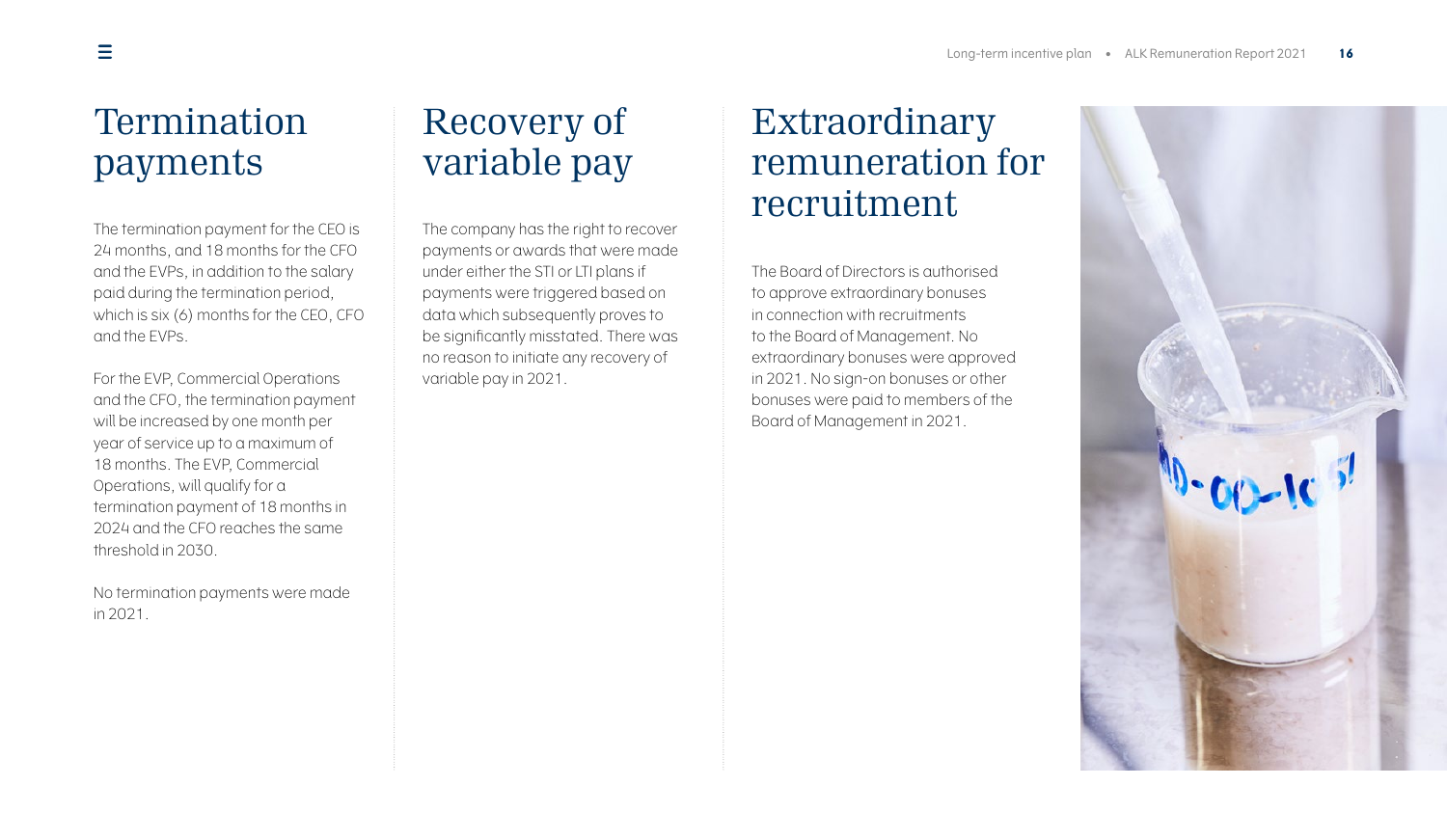## <span id="page-16-0"></span>Share options and performance shares held by the Board of Management

### **Share options held by the Board of Management**

| <b>Share options</b><br>Jan 2021 | <b>Performance</b><br>adiustment | <b>Granted durina</b><br>the vear | Exercise during<br>the vear | <b>Share options</b><br>31 Dec 2021 | Market value'<br>(DKKm) |
|----------------------------------|----------------------------------|-----------------------------------|-----------------------------|-------------------------------------|-------------------------|
|                                  |                                  |                                   |                             |                                     |                         |
| 45.973                           | 10.656                           | 2.726                             | -24.804                     | 34,551                              | 45.                     |
| 10,312                           | 3.919                            | .012                              | $-10.444$                   | 4.799                               | 9.4                     |
| 20.541                           | 4.908                            | 896                               | $-6.514$                    | 19,831                              | 48.5                    |
| 12.932                           | 4.792                            | 902                               | $-13.517$                   | 5.109                               | 10.3                    |
|                                  |                                  |                                   |                             |                                     |                         |

\* Based on the intrinsic value as of December 2021

|                                             |                  |           |                  |                          | <b>Plan 2018</b> |                          |                  |  |
|---------------------------------------------|------------------|-----------|------------------|--------------------------|------------------|--------------------------|------------------|--|
| Share options held as at 31 Dec 2021        | <b>Plan 2021</b> | Plan 2020 | <b>Plan 2019</b> | <b>Plan 2018</b>         | Special plan     | <b>Plan 2017</b>         | <b>Plan 2016</b> |  |
|                                             |                  |           |                  |                          |                  |                          |                  |  |
| Carsten Hellmann, CEO                       | 2.726            | 4.697     | 6,266            |                          | 20.862           | $\overline{\phantom{0}}$ |                  |  |
| Søren Jelert, CFO                           | .012             | 1.651     | 2.136            | $\overline{\phantom{a}}$ |                  | -                        |                  |  |
| Søren Niegel, EVP Commercial Operations     | 896              | 1.545     | 2.174            | 3.420                    | 9.616            |                          | 2.180            |  |
| Henrik Jacobi, EVP Research and Development | 902              | .554      | 2.653            | $\overline{\phantom{a}}$ |                  | -                        |                  |  |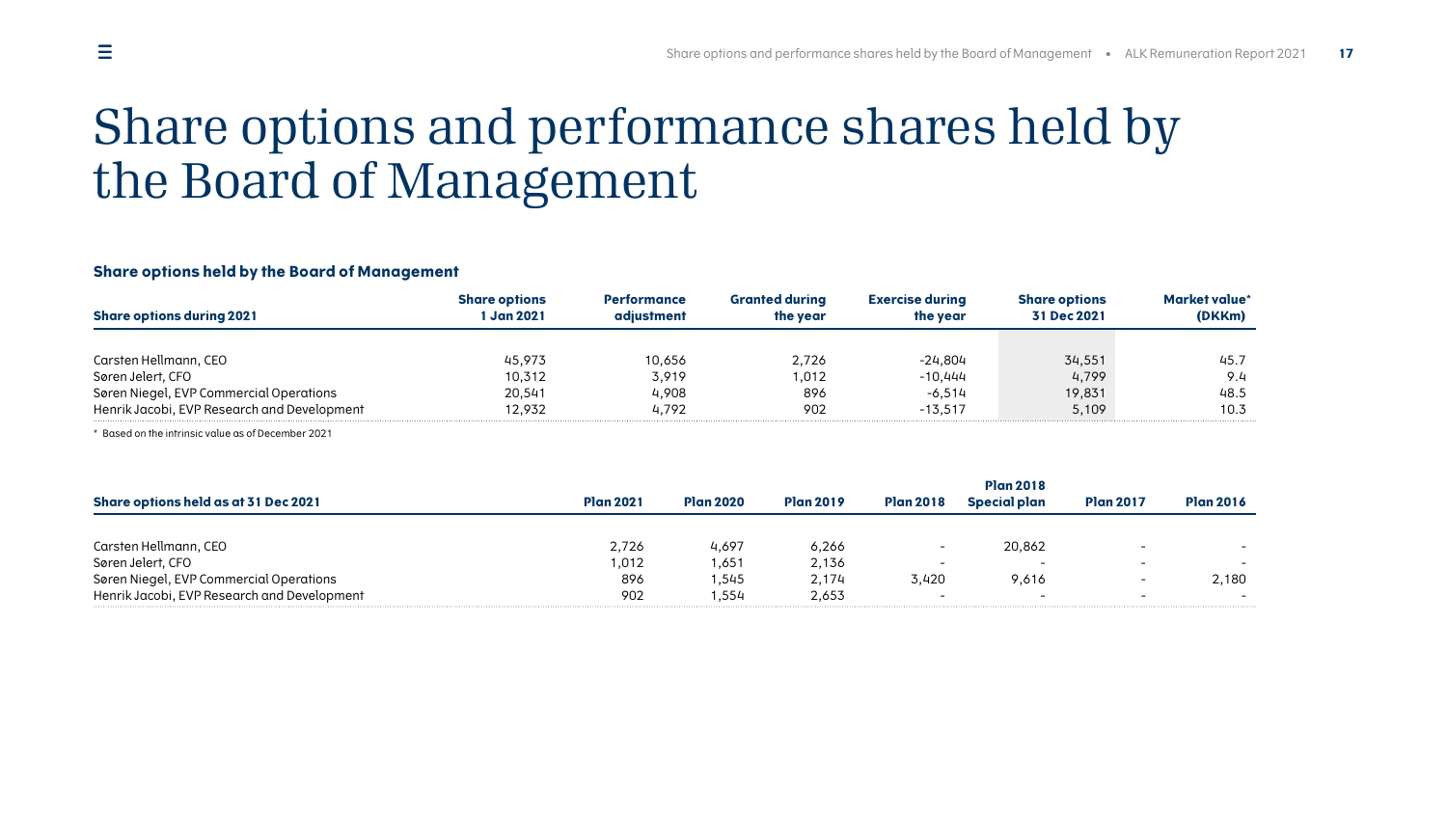### **Performance shares held by the Board of Management**

| Performance shares during 2021              | ormance share<br><b>Jan 2021</b> | <b>Performance</b><br>adiustment | <b>Granted during</b><br>the year | <b>Exercise during</b><br>the vear | <b>Performance share</b><br>31 Dec 2021 | Market value<br>(DKKm) |
|---------------------------------------------|----------------------------------|----------------------------------|-----------------------------------|------------------------------------|-----------------------------------------|------------------------|
|                                             |                                  |                                  |                                   |                                    |                                         |                        |
| Carsten Hellmann, CEO                       | 6,095                            | 2.142                            | 676                               | $-5.749$                           | 3,164                                   | 10.9                   |
| Søren Jelert, CFO                           | 2.171                            | 787                              | 251                               | $-2,098$                           | 1.111                                   | 3.8                    |
| Søren Niegel, EVP Commercial Operations     | 2.475                            | 986                              | 222                               | $-2.619$                           | 1.064                                   | 3.6                    |
| Henrik Jacobi, EVP Research and Development | 2.703                            | 963                              | 223                               | $-2.717$                           | 1.172                                   | 4.0                    |

\* Based on the intrinsic value as of December 2021

| Performance shares held as at 31 Dec 2021   | <b>Plan 2021</b> | <b>Plan 2020</b> | <b>Plan 2019</b> |
|---------------------------------------------|------------------|------------------|------------------|
|                                             |                  |                  |                  |
| Carsten Hellmann, CEO                       | 676              | 1.124            | .364             |
| Søren Jelert, CFO                           | 251              | 395              | 465              |
| Søren Niegel, EVP Commercial Operations     | 222              | 369              | 473              |
| Henrik Jacobi, EVP Research and Development | 223              | 372              | 577              |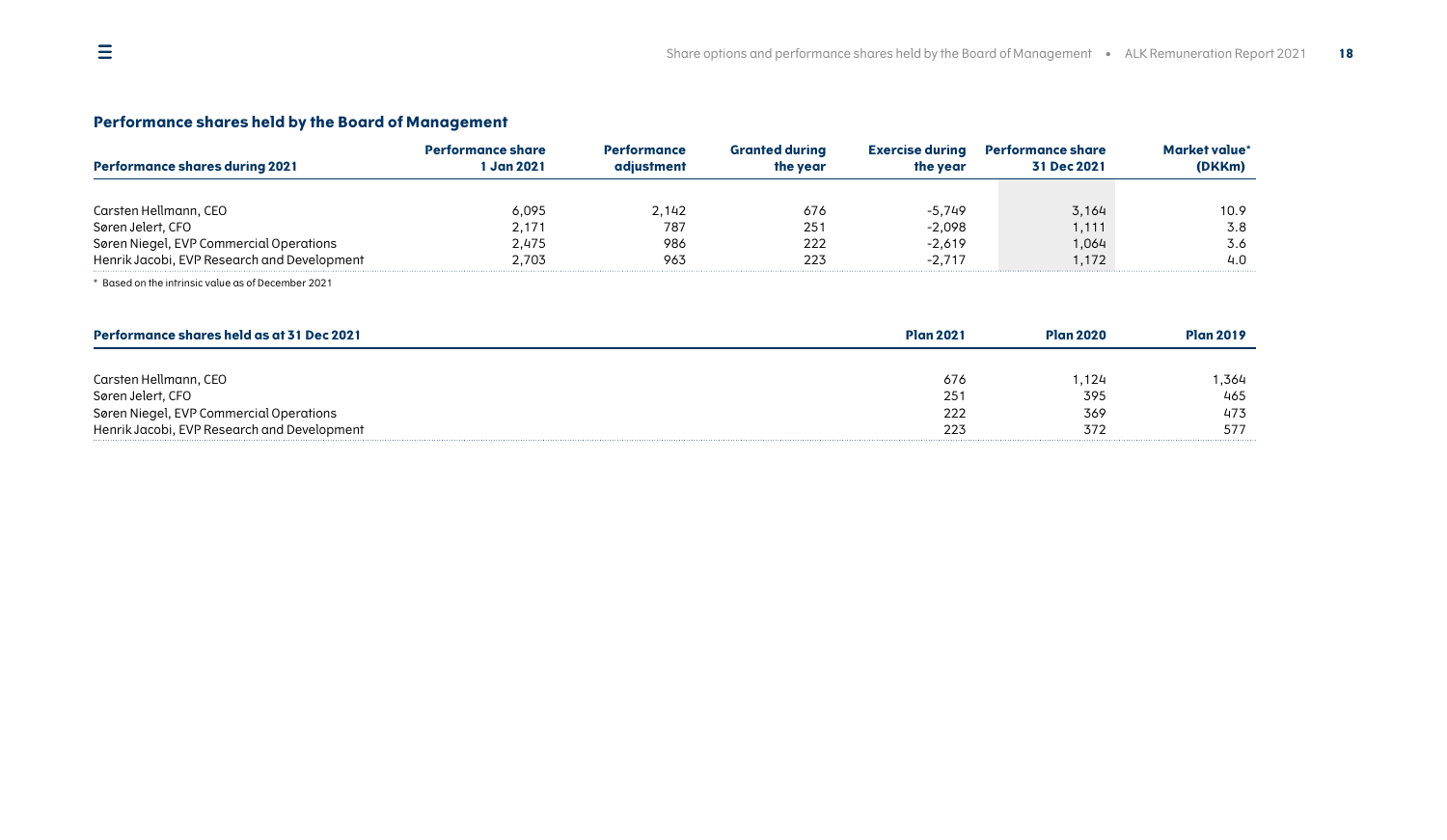### <span id="page-18-0"></span> $\equiv$

### Shares held by the Board of Directors and the Board of Management

| Overview of the shares held by<br>the Board of Directors in 2021 | <b>Shares</b><br>01 Jan 2021 | <b>Bought during</b><br>the year | <b>Sold during</b><br>the year | <b>Shares</b><br>31 Dec 2021 | Market value*<br>(DKKm) |
|------------------------------------------------------------------|------------------------------|----------------------------------|--------------------------------|------------------------------|-------------------------|
|                                                                  |                              |                                  |                                |                              |                         |
| Anders Hedegaard                                                 | 000, ۱                       |                                  |                                | 1,000                        | 3.4                     |
| Lene Skole                                                       | 1,150                        |                                  |                                | 1,150                        | 3.9                     |
| Gitte Aabo                                                       |                              |                                  |                                |                              |                         |
| Lars Holmqvist                                                   |                              |                                  |                                |                              |                         |
| <b>Bertil Lindmark</b>                                           |                              | 201                              |                                | 201                          | 0.7                     |
| Jakob Riis                                                       | 550                          | 450                              |                                | 1,000                        | 3.4                     |
| Katja Barnkob                                                    | 24                           |                                  |                                | 24                           | 0.1                     |
| Nanna Rassov Carlson                                             |                              |                                  |                                |                              |                         |
| Johan Smedsrud                                                   |                              |                                  |                                |                              |                         |

| Overview of the shares held by              | <b>Shares</b> | <b>Bought during</b> | Sold during | <b>Shares</b> | Market value* |
|---------------------------------------------|---------------|----------------------|-------------|---------------|---------------|
| the Board of Management in 2021             | 01 Jan 2021   | the year             | the year    | 31 Dec 2021   | (DKKm)        |
|                                             |               |                      |             |               |               |
| Carsten Hellmann, CEO                       | 3,340         | 30,553               | $-29.068$   | 4,825         | 16.5          |
| Søren Jelert, CFO                           | 424           | 2.098                | $-1.100$    | 1.422         | 4.9           |
| Søren Niegel, EVP Commercial Operations     | 2,500         | 9.133                | $-9.133$    | 2,500         | 8.6           |
| Henrik Jacobi, EVP Research and Development | .324          | 2.717                | $-3.200$    | 841           | 2.9           |

\* Based on share price as of 31 December 2021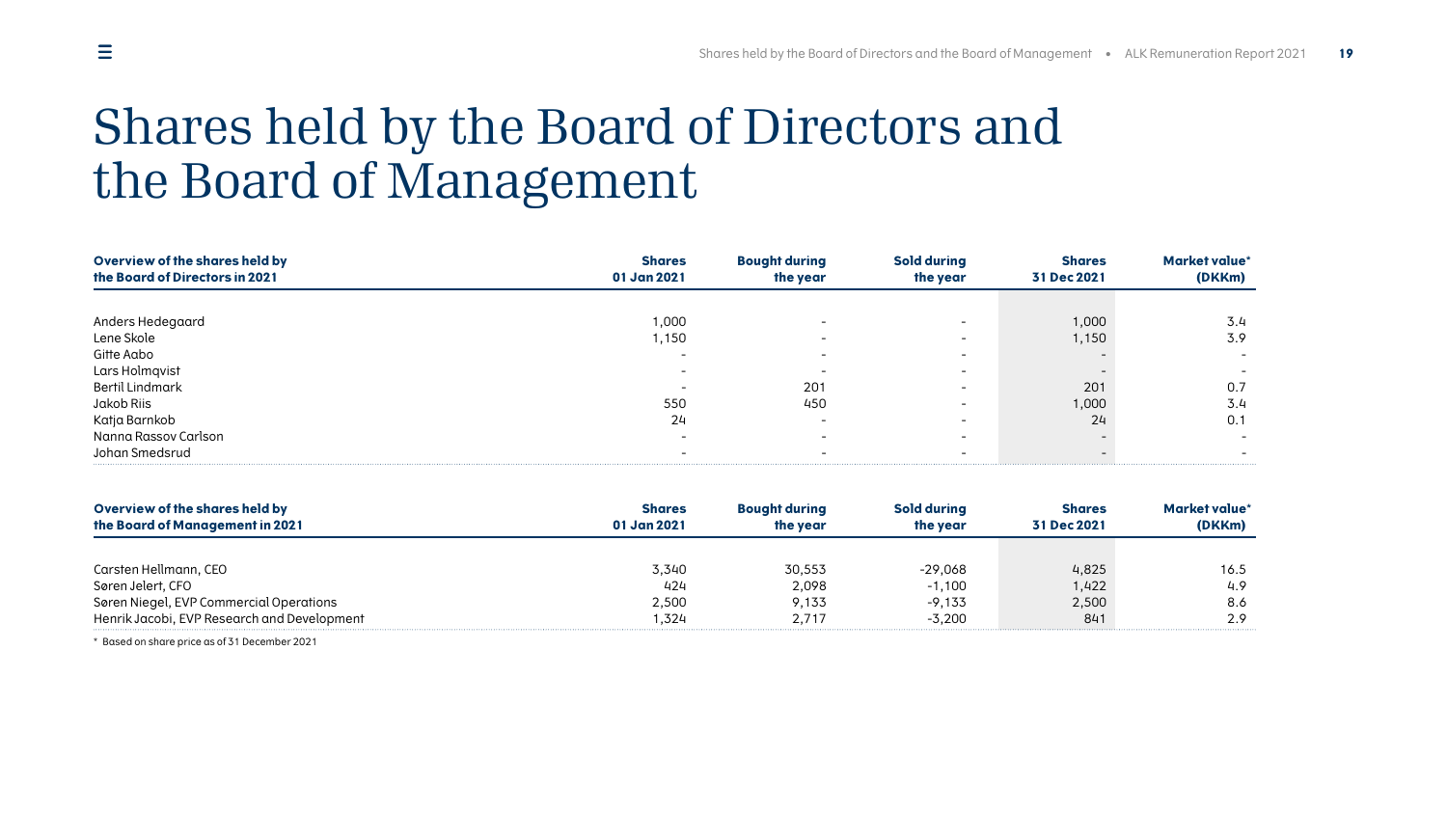### Remuneration development

| <b>Board of Management - Development in total remuneration</b> |             |      |      |       |            |
|----------------------------------------------------------------|-------------|------|------|-------|------------|
|                                                                | <b>Unit</b> | 2021 | 2020 | 2019  | 2018       |
|                                                                |             |      |      |       |            |
| Carsten Hellmann, CEO                                          | %           | 8    | 15   | $-10$ | -34        |
| Søren Jelert, CFO                                              | %           | 11   | O    | -1    | $n/\alpha$ |
| Søren Niegel,                                                  |             |      |      |       |            |
| <b>EVP Commercial Operations</b>                               | $\%$        | 5    | 4    | -18   | 32         |
| Henrik Jacobi,                                                 |             |      |      |       |            |
| EVP Research and Development                                   | $\%$        | 5    |      | -14   | 26         |
| <b>Board of Management total</b>                               |             |      |      |       |            |
| - incl. former members                                         | %           |      |      | -11   |            |

#### **Board of Directors – Development in total fees**

|                                        | Unit | 2021       | 2020       | 2019       | 2018         |
|----------------------------------------|------|------------|------------|------------|--------------|
|                                        |      |            |            |            |              |
| Anders Hedegaard                       | %    | $-3$       | $n/\alpha$ | $n/\alpha$ | $n/\alpha$   |
| Lene Skole                             | %    |            | 22         |            | O            |
| Gitte Aabo (joined March 2021)         | %    | $n/\alpha$ | $n/\alpha$ | $n/\alpha$ | $n/\alpha$   |
| Lars Holmqvist                         | %    | $-20$      |            |            | O            |
| Bertil Lindmark (Joined March 2021)    | %    | $n/\alpha$ | $n/\alpha$ | $n/\alpha$ | $n/\alpha$   |
| Jakob Riis                             | %    | O          | 9          |            | n            |
| Katja Barnkob                          | %    | O          | 9          |            | <sup>0</sup> |
| Nanna Rassov Carlson                   | %    | U          | 9          | n/a        | $n/\alpha$   |
| Johan Smedsrud                         | %    | O          | 9          | $n/\alpha$ | $n/\alpha$   |
| Vincent Warnery (resigned August 2021) | %    | 50         |            | $n/\alpha$ | $n/\alpha$   |
| <b>Board of Directors total</b>        |      |            |            |            |              |
| - incl. former members                 | %    | 10         |            |            |              |

\* Development for members joining or leaving the Board is based on full-year base fee and committee fees for the years joining or leaving.

#### <span id="page-19-0"></span>**Employee remuneration**

|                             | <b>Unit</b> | 2021  | 2020  | 2019  | 2018  |
|-----------------------------|-------------|-------|-------|-------|-------|
|                             |             |       |       |       |       |
| Group                       |             |       |       |       |       |
| Workforce*                  | <b>FTE</b>  | 2,492 | 2,419 | 2,385 | 2,341 |
| Development in average      |             |       |       |       |       |
| employee total compensation | %           | 2.6   | 5.3   | 4.1   | 2.2   |
| <b>Parent</b>               |             |       |       |       |       |
| Development in average      |             |       |       |       |       |
| employee total compensation | %           | 2.2   | 2.5   | 3.1   | 2.7   |
| CEO pay ratio**             | times       | 34    | 34    | 29    | 33    |

\* Workforce calculated as the average number of full-time equivalent employees in the given year

\*\* The CEO pay ratio is calculated as the CEO total compensation / median employee compensation for the ALK Group

#### **Financial development**

|                                    | <b>Unit</b> | 2021  | 2020  | 2019   | 2018   |
|------------------------------------|-------------|-------|-------|--------|--------|
|                                    |             |       |       |        |        |
| Group                              |             |       |       |        |        |
| Revenue growth in local currencies | %           | 12    | 8     | 11     |        |
| Revenue                            | <b>DKKm</b> | 3,916 | 3,491 | 3,274  | 2,915  |
| EBITDA growth                      | %           | 35    | 64    | 77     | $-46$  |
| <b>EBITDA</b>                      | <b>DKKm</b> | 534   | 395   | 241    | 136    |
| <b>Parent</b>                      |             |       |       |        |        |
| Revenue growth                     | %           | 14    | 135   | $-7$   | $-15$  |
| Revenue                            | <b>DKKm</b> | 2,296 | 2,015 | 856    | 925    |
| <b>EBITDA</b>                      | <b>DKKm</b> | 434   | 300   | $-529$ | $-309$ |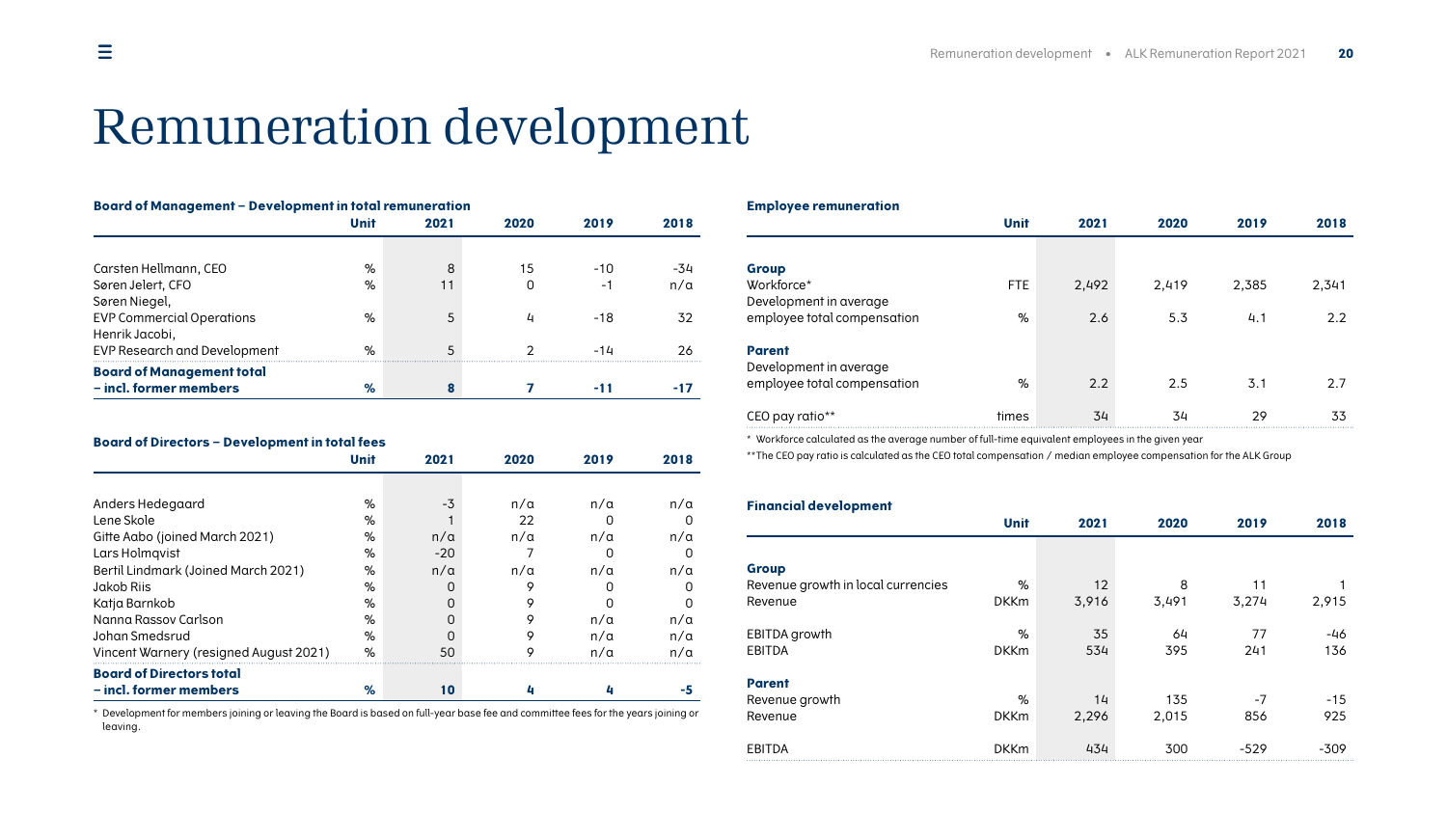### Independent auditor's report on the remuneration report

### To the shareholders of ALK-Abelló A/S

We have examined whether the remuneration report for ALK-Abelló A/S for the financial year 1 January – 31 December 2021 contains the information required under section 139b, subsection 3 of the Danish Companies Act.

We express reasonable assurance in our conclusion.

### **The Board of Directors' responsibility for the remuneration report**

The Board of Directors is responsible for the preparation of the remuneration report in accordance with section 139b, subsection 3 of the Danish Companies Act. The Board of Directors is also responsible for the internal control that the Board of Directors deems necessary to prepare the

remuneration report without material misstatement, regardless of whether this is due to fraud or error.

### **Auditor's independence and quality management**

We have complied with the

independence requirements and other ethical requirements in the International Ethics Standards Board for Accountants' International Code of Ethics for Professional Accountants (IESBA Code), which is founded on fundamental principles of integrity, objectivity, professional competence and due care, confidentiality and professional behaviour and ethical requirements applicable in Denmark.

PricewaterhouseCoopers is subject to the International Standard on Quality Control, ISQC 1, and thus applies a comprehensive quality control system, including documented policies and procedures concerning compliance with ethical requirements, professional

<span id="page-20-0"></span>standards and current statutory requirements and other regulation.

### **Auditor's responsibility**

Our responsibility is to express a conclusion on the remuneration report based on our examinations. We conducted our examinations in accordance with ISAE 3000 (revised), Assurance Engagements Other than Audits or Reviews of Historical Financial Information and the additional requirements applicable in Denmark to obtain reasonable assurance in respect of our conclusion.

As part of our examination, we checked whether the remuneration report contains the information required under section 139 b, subsection 3 of the Companies Act, number 1-6, on the remuneration of each individual member of the Board of Management and the Board of Directors.

We believe that the procedures performed provide a sufficient basis

for our conclusion. Our examinations have not included procedures to verify the accuracy and completeness of the information provided in the remuneration report, and therefore we do not express any conclusion in this regard.

### **Conclusion**

In our opinion the remuneration report, in all material respects, contains the information required under the Danish Companies Act, section 139b, subsection 3.

Hellerup, 8 February 2022

### **PricewaterhouseCoopers**

Statsautoriseret Revisionspartnerselskab CVR No 33 77 12 31

### **Lars Baungaard Kim Tromholt**

State Authorised State Authorised Public Accountant Public Accountant (Mne 23331) (Mne33251)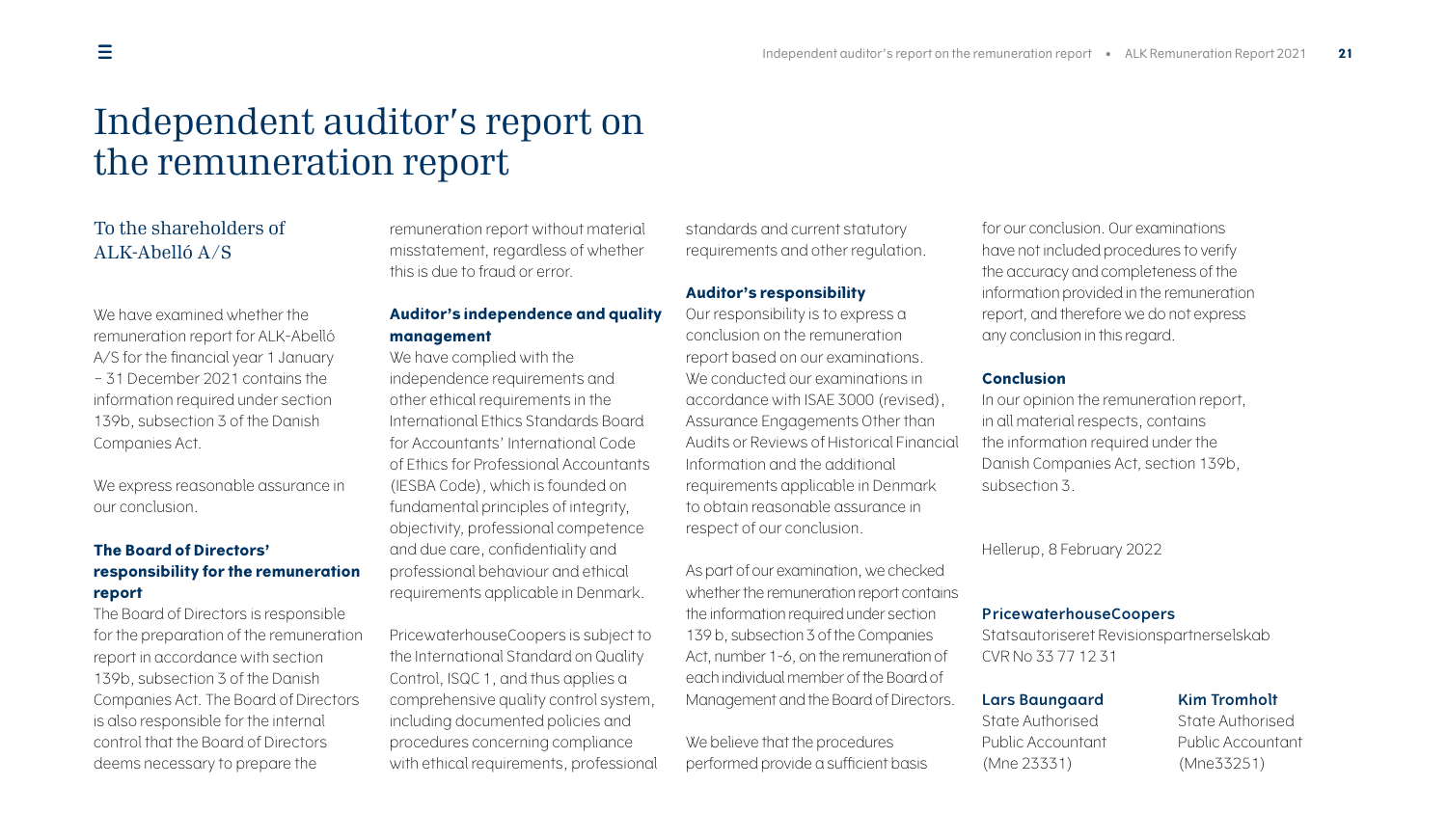### <span id="page-21-0"></span>Management's statement

The Board of Directors has today considered and adopted the remuneration report of ALK-Abelló A/S for the financial year 2021. The remuneration report is prepared in accordance with section 139b of the Danish Companies Act. The remuneration report is submitted to the general meeting for an indicative vote.

Hørsholm, 8 February 2022

### **Board of Directors**

| <b>Anders Hedegaard</b><br>Chairman | Lene Skole<br>Vice Chairman |                        |                   |
|-------------------------------------|-----------------------------|------------------------|-------------------|
| Gitte Aabo                          | Lars Holmqvist              | <b>Bertil Lindmark</b> | <b>Jakob Rijs</b> |
| Member                              | Member                      | Member                 | Member            |
| Katja Barnkob                       | Nanna Rassov Carlson        | Johan Smedsrud         |                   |
| Member                              | Member                      | Member                 |                   |